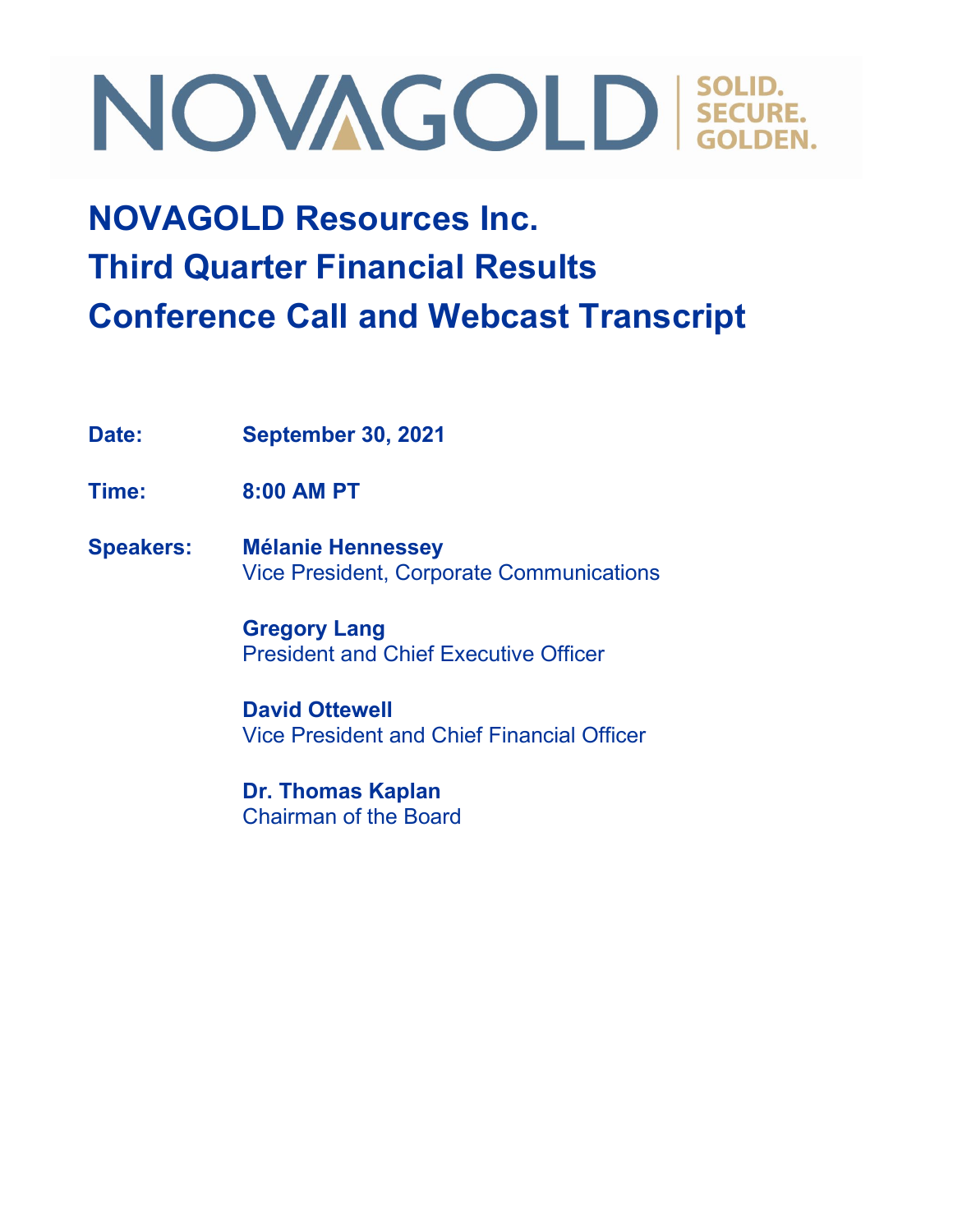

#### **Operator:**

Welcome to the NOVAGOLD Third Quarter 2021 Financial Results Conference Call.

As a reminder, all participants are listen-only mode, and the conference is being recorded. After the presentation there will be an opportunity to ask questions.

I would now like to turn the conference over to Mélanie Hennessey, Vice President, Corporate Communications. Please go ahead.

#### **Mélanie Hennessey:**

Thank you, Claudia. Good morning, everyone. We are pleased that you have joined us for NOVAGOLD's 2021 third quarter financial results and for an update on the Donlin Gold project.

On today's call, we have Dr. Thomas Kaplan, NOVAGOLD's Chairman; Greg Lang, NOVAGOLD's President and CEO; and David Ottewell, NOVAGOLD's Vice President and CFO. At the end of the webcast, we will take questions both by phone and by text. Additionally, we will respond to questions received by email.

Before we begin the presentation, NOVAGOLD would like to recognize that today is the inaugural National Day for Truth and Reconciliation in Canada. As a long-term partner with Indigenous communities in North America, we acknowledge the history of the land we operate on and reiterate our support of partnerships among all peoples to build a better, stronger, and more inclusive society where all people achieve their full potential and share in prosperity. Thank you, and Quyana.

I would like to remind our webcast and call participants that as stated on Slide 3, any statements made today may contain forward-looking information such as projections and goals which are likely to involve risks detailed in our various EDGAR and SEDAR filings and forward-looking disclaimers that are included in this presentation.

I now have the pleasure of turning the presentation over to our President and CEO, Greg Lang. Greg?

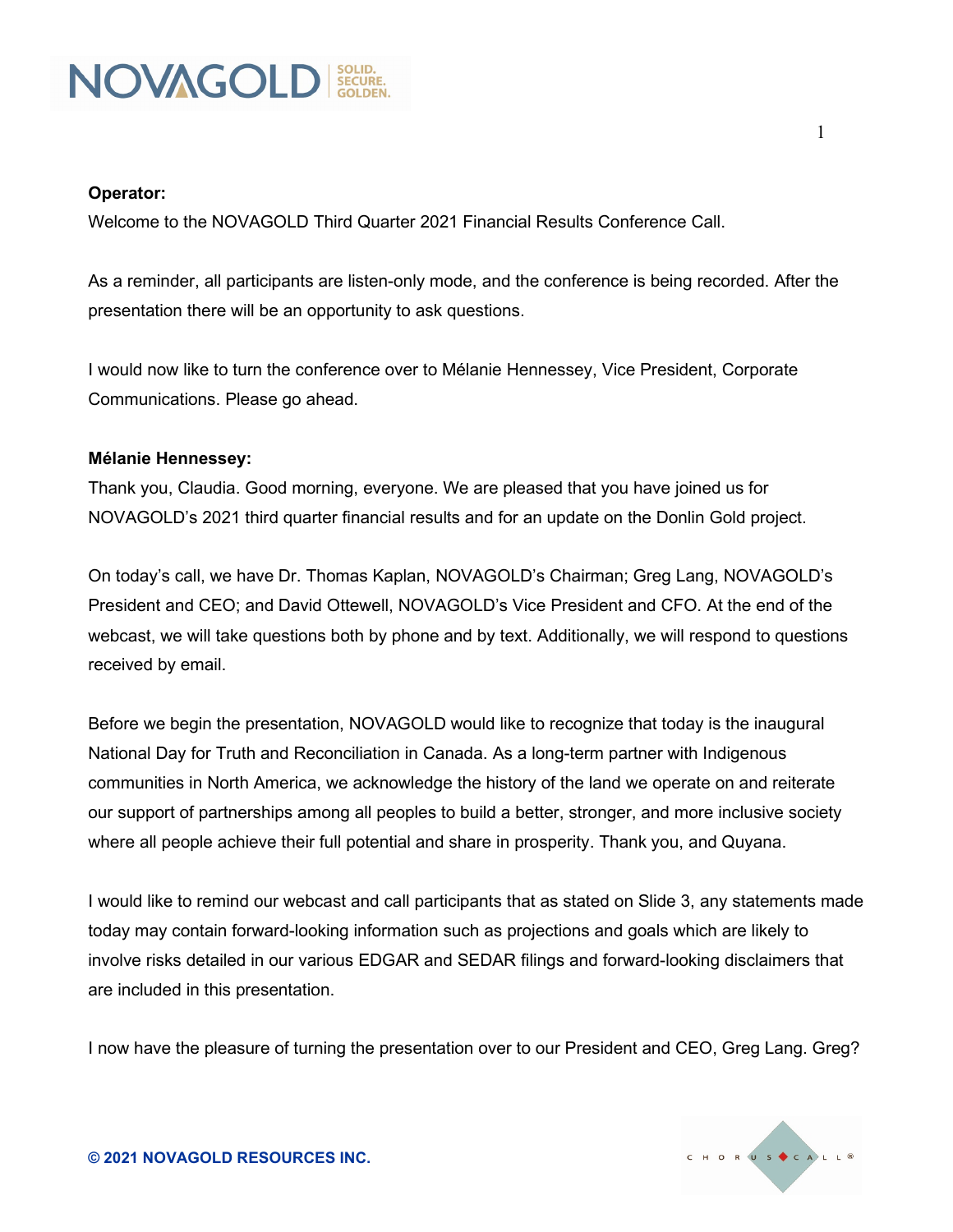

#### **Greg Lang:**

Thank you Mélanie and good morning, everyone.

For those of you new to the NOVAGOLD story, the Donlin Gold project is located in the western part of the great State of Alaska, as shown on Slide 4, and is a 50/50 partnership with Barrick Gold. Mining is an important part of the Alaska economy.

A special note this quarter is the receipt of \$75 million as a second payment from Newmont from the sale of our Galore Creek project in 2018. This has boosted our cash position to \$173 million at the end of this quarter.

In terms of scale, quality, exploration potential, and jurisdictional stability, Donlin Gold's attributes far exceed any other global development-stage project. When combined with our longstanding Native Corporation partnerships, the exponential leverage to rising gold prices, and experienced management team and Board, long-term supportive shareholders, and key State and Federal permits in hand, NOVAGOLD is not just rare, it is unrivalled.

In September, I had the pleasure of visiting Anchorage and the Donlin Gold site with members of the Barrick senior leadership team, including CEO Dr. Mark Bristow. We had an intensive technical review session and a thorough site visit, as well as meetings with key stakeholders. A few of the photos from the site visit with Mark and his team can be seen on Slide 5. As a result of the visit was the approval of additional funding by the Donlin Gold Board to lay the foundation for a new feasibility study.

With Donlin steadily moving up the value chain and becoming a late-stage project, Barrick, NOVAGOLD, Donlin Gold, Calista, and TKC have closely collaborated in all government affairs activities. Donlin Gold worked alongside Calista and TKC during the Federal permitting process, culminating in the granting of the Federal record of decision in 2018. The partners continue to work to ensure that the project receives the attention it deserves in Alaska and with senior Biden Administration officials in Washington, D.C. One key distinction about the Donlin Gold project is that it is on private land where the minerals are owned by Alaska Native Corporations who have the mandate to provide economic and social benefits for their stakeholders. During our recent trip to Alaska, we met with Senator Murkowski, who is pictured on the top right on Slide 6.

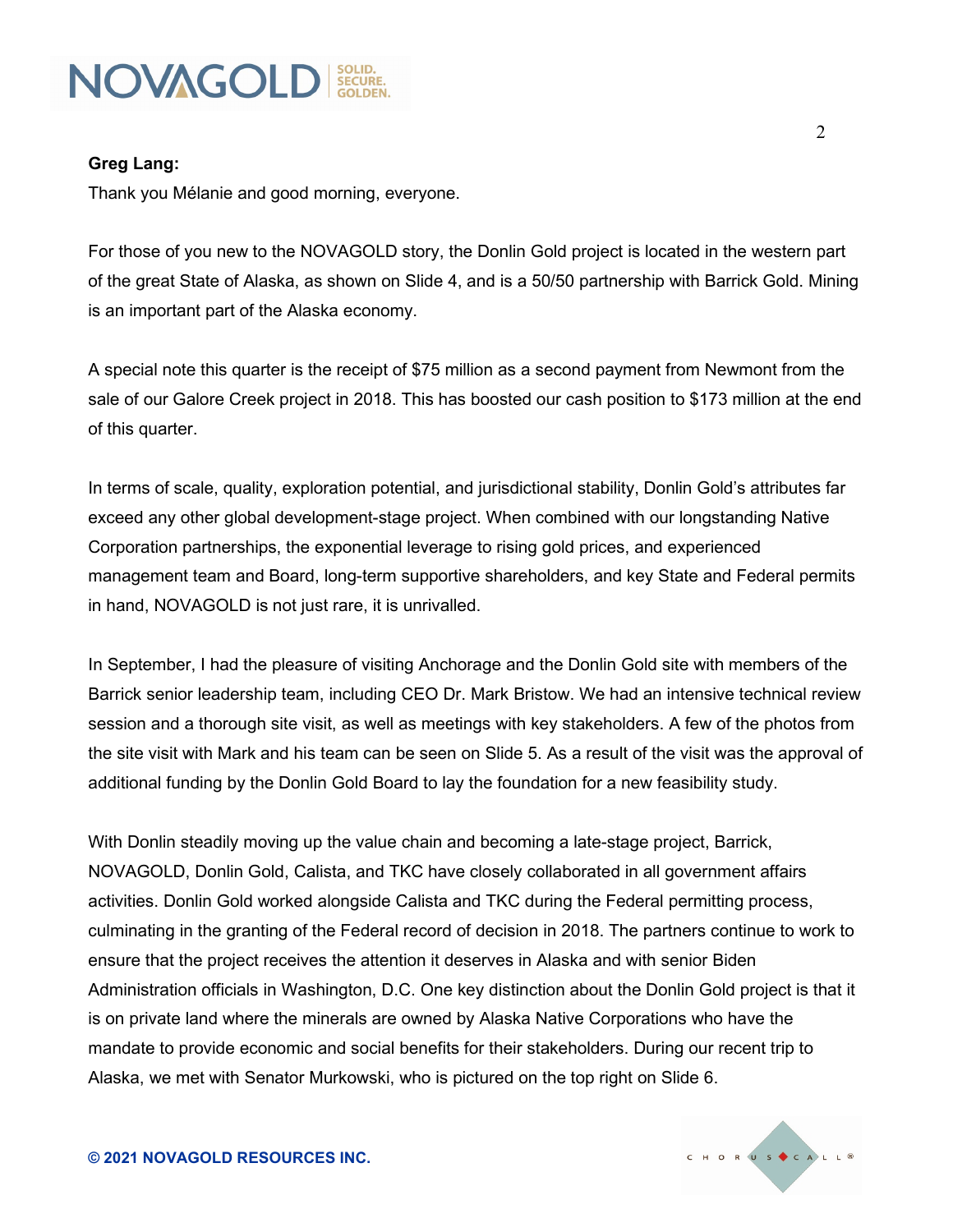

We have been fortunate to have zero COVID cases at the Donlin camp during this latest field season. When cases started to rise in Alaska again this summer, we enhanced our community and workforce protection plan with an outline of some details on Slide 7. We wanted to ensure safe operations could continue and that our workforce remained healthy. Careful collaboration with Calista and TKC, as well as other tribal groups in the YK region has been key to this success. Restrictions are in place for the Donlin Gold Anchorage office following two positive cases, and all Donlin Gold employees who may have been exposed are tested and quarantining in accordance with our COVID mitigation protocols.

On Slide 8, you can see a quote from Mark Bristow from our September 2 joint release with the initial assays from our 2021 drill program. Again, we have reported some pretty impressive numbers for an open pit project.

Great initial assay results from the 2021 drill program were achieved and some of the best of these intercepts are highlighted on Slide 9. We reported assays from 29 holes for a total of approximately 7,500 meters of drilling. The drilling was completed in late September with 79 holes, totaling a little over 24,000 meters. To date, the program revealed significant high-grade drill hole intercepts, particularly in the ACMA area and the Divide zone, which lies between the ACMA and Lewis deposits. Examples of high-grade intervals include Hole 1970 with 92 meters at 8 grams and Hole 1963 with 40 meters at 10 grams, very impressive results. Additional assays will be released to market in the coming months.

On Slide 10, you can see a longitudinal section of the two deposits. The 2021 program is yielding great results in both the ACMA and Lewis area, and we're particularly encouraged by the results in the sparsely drilled Divide area between the two deposits.

Over the past decade, the owners of the Donlin Gold project have brought the project up the value chain and now have the Federal and most of the key State permits in hand. Currently, three permits are under appeal, the first one, the Clean Water Act 401 certification was appealed in Alaska's Superior Court; second in June, the project received our Water Rights permits and they were appealed by an NGO, we anticipate a decision on this appeal next year; and third, the Commissioner

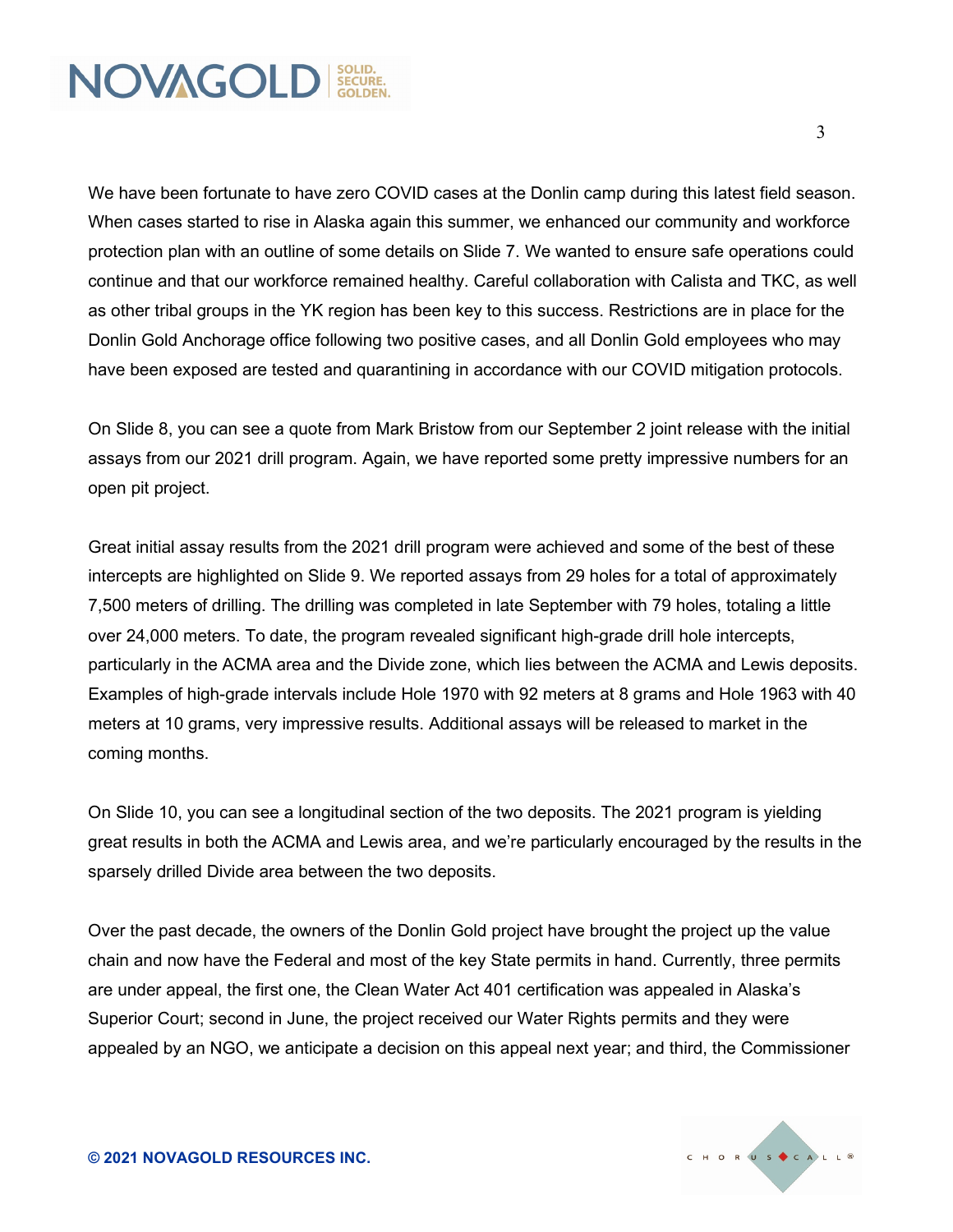upheld the State right-of-way agreements for the natural gas pipeline, and this was an NGO-requested administrative review of this permit.

Now unfortunately, litigation is part of the permitting process. Many NGOs oppose resource development of any kind, and this has been a regular course of business in the U.S. It's something we anticipated and built into our planning since the start of permitting. We are not surprised by these appeals and are building a comprehensive science-based record, and we believe the project is in a strong position to defend any legal actions.

Donlin Gold is committed to support the needs of its community partners. Slide 12 includes some of the third quarter community engagement highlights. In August, Donlin Gold was a major sponsor of the "In It for the Long Haul" with the Association of Village Council Presidents and other regional partners on the fourth and largest ever backhaul project to remove hazardous and electronic waste from 26 villages in the Y-K region. By removing and properly disposing of these wastes, it keeps them out of the village landfill and protects the natural resources in the area.

With an agreement signed with the Upper Kalskag during the third quarter, Donlin Gold now has signed eight Shared Value Statements with villages in the region that formalize current engagement with key local communities. These agreements expand on the long-term relationships already established with these communities and address specific local needs, such as water, sewer, landfill projects, salmon studies, and mental health programs.

As you can see on Slide 13, we are often asked about the structure of our partnership. It is a true 50:50 project overseen by two appointed directors from each company and the chair alternates annually between the companies. Last year, Catherine Raw, Chief Operating Officer for Barrick North America was Chairman; this year, I hold that position.

Another question we are often asked is where does Donlin fit in the Barrick portfolio? Donlin is their only greenfield project located in North America.

Donlin Gold is on private land that was specifically selected for its mineral development potential under the 1971 Alaska Native Claims Settlement Act, as shown on Slide 14. This is a key

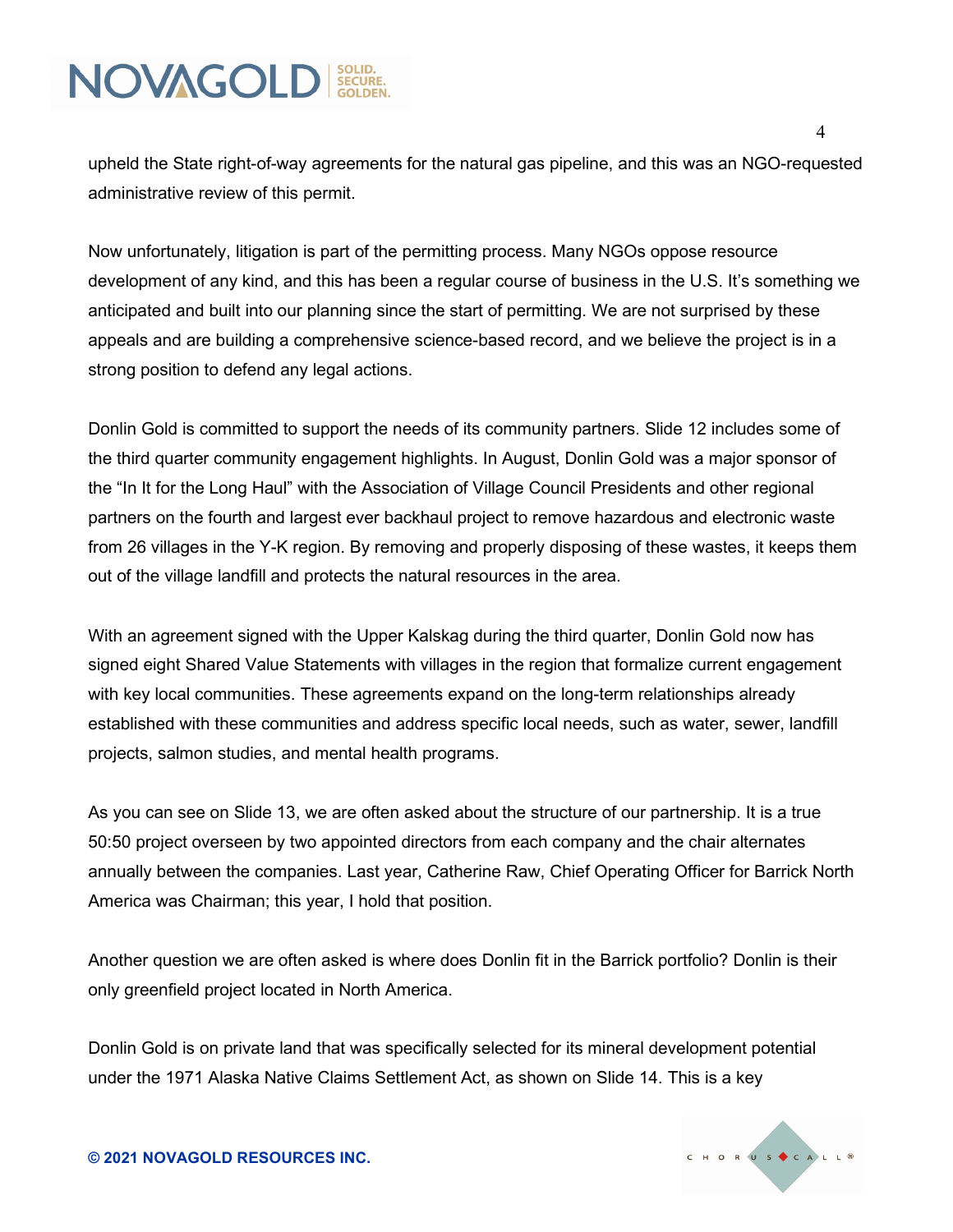distinguishing factor from other mining assets in Alaska and the U.S. This is the 50<sup>th</sup> anniversary of the landmark act supporting Indigenous populations in Alaska. As landowners, Calista and TKC are committed to developing a mining operation consistent with their Elders' vision of responsible development that creates jobs and economic benefits while safeguarding the environment and their culture. We are thankful for their long-term support and commitment to the project. They play a key role in its continued success.

NOVAGOLD has approached the disclosure of our environment, social, and governance performance pragmatically as a development-stage company, disclosing benchmarks that we believe are most relevant measurements of our performance. We produced our first inaugural Sustainability Summary report early this year and have regular interactions to provide updated information to various groups, as well as investors and other stakeholders. A selection of the performance measurements we used in 2020 can be found on Slide 15.

NOVAGOLD is committed to responsible mining, stewardship of the environment, and adding value to the communities in which we operate. We believe that mines can be developed in collaboration with people who have the local knowledge to help minimize environmental impacts while benefiting from economic activity.

As one of the largest gold development projects in its category, we recognize that Donlin's scale is remarkable. With approximately 39 million ounces of gold in the measured and indicated categories and a mine life measured in decades when compared to the 14 large-scale gold projects in the Americas, as shown on Slide 16, Donlin is five times bigger than the average. The scale of Donlin, combined with its grade at 2.25 grams, as shown on Slide 17, is twice the global average for open-pit deposits. As currently envisioned, the Donlin Gold project will average over one million ounces a year throughout the life of the mine, as shown on Slide 18. Donlin Gold's annual production profile far exceeds the average of North and South American peers. As global gold production continues to decline for most of the majors, it is clear the industry needs projects with scale, grade, and longevity, all of which Donlin offers – and in a favourable jurisdiction.

Only three of these operations produced more than a million ounces in 2020, as shown on Slide 19. You can see the Donlin Gold project in Alaska. The top five largest development-stage gold projects

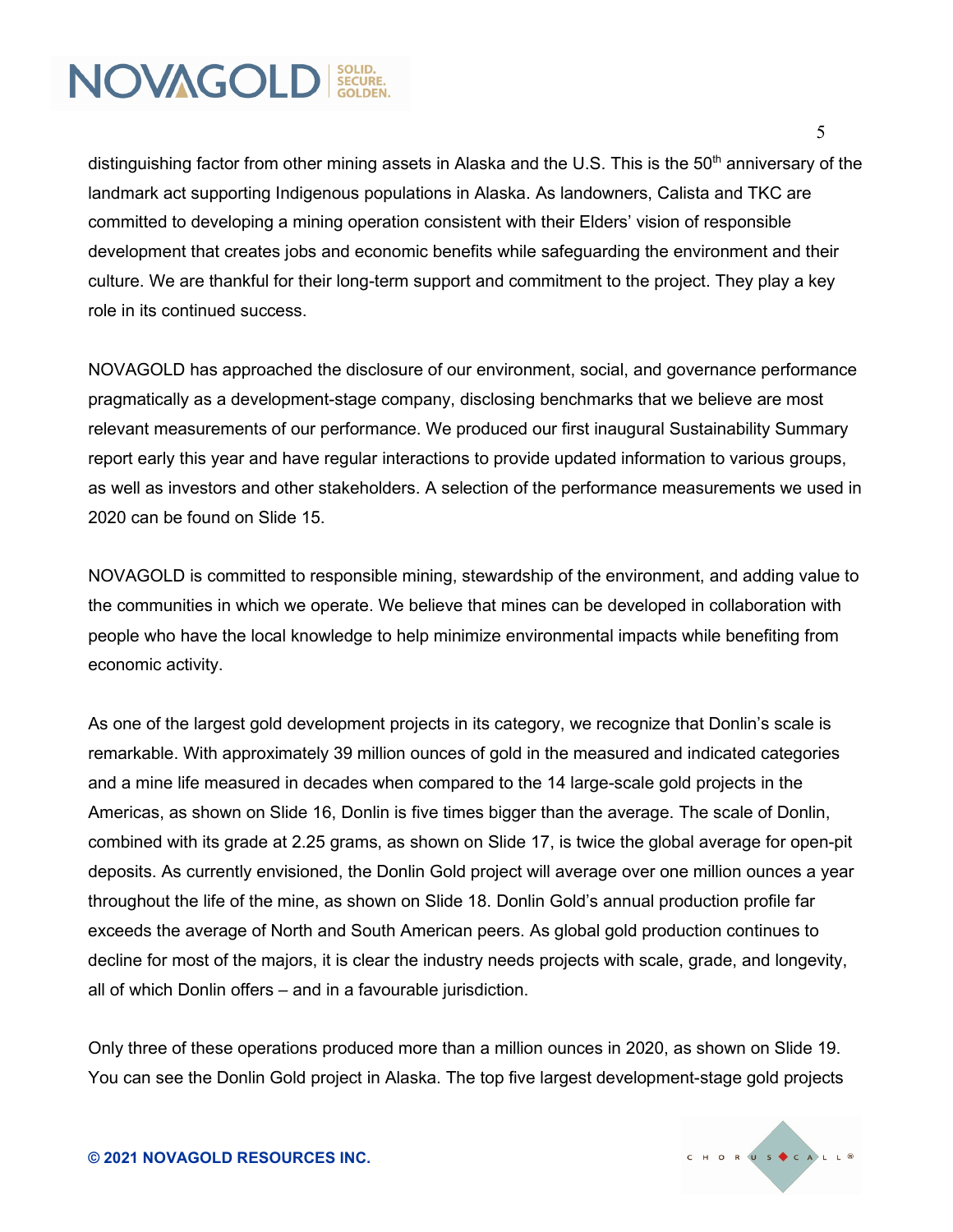6

are in dark blue. Three of these are in North America, and if you combined all three, they are still smaller than the Donlin Gold project. Whether in production or in development, Donlin Gold would rank among the top operations globally if it was producing today. Looking globally, there's only one development project that has both scale and a desirable mining location, and that's the Donlin Gold project.

While we are focused on the 2021 drill program, permitting and modeling work, we have not lost sight of one of the projects most important attributes: Donlin Gold's truly exceptional exploration potential. The project's endowment is contained within three kilometers of an eight-kilometer mineralized belt, as shown by the ACMA and Lewis pits in gold on Slide 20. This mineralized belt represents only 5% of our total land package.

As shown on Slide 21, there are several catalysts in the coming months with the approval of Donlin's budget increase. We will advance studies and increase staffing. Also this fall, investors can expect to see additional assay results from the 2021 drill program to add to the results that we distributed earlier this month. The balance of the year will follow in 2022, along with the work program for next year. This is a solid foundation on which to advance this rare and unique project. We feel the time invested upfront to develop responsibly and sustainably is critical to the project's success.

With that, I will now turn the call over to David Ottewell, our CFO, to review the third quarter financial results. Dave?

#### **David Ottewell:**

Thank you, Greg. Our third quarter operating performance is highlighted on Slide 22.

We reported a net loss of \$11.8 million in the quarter, a decrease of \$0.9 million from the prior year quarter primarily due to foreign exchange movements, partially offset by higher permitting and legal costs in Donlin, lower interest income, and changes in the fair market value of marketable securities.

Third quarter cash flows are shown on Slide 23. As Greg mentioned, we received \$75 million from Newmont related to the sale of our interest in Galore Creek. Donlin Gold and G&A spending were

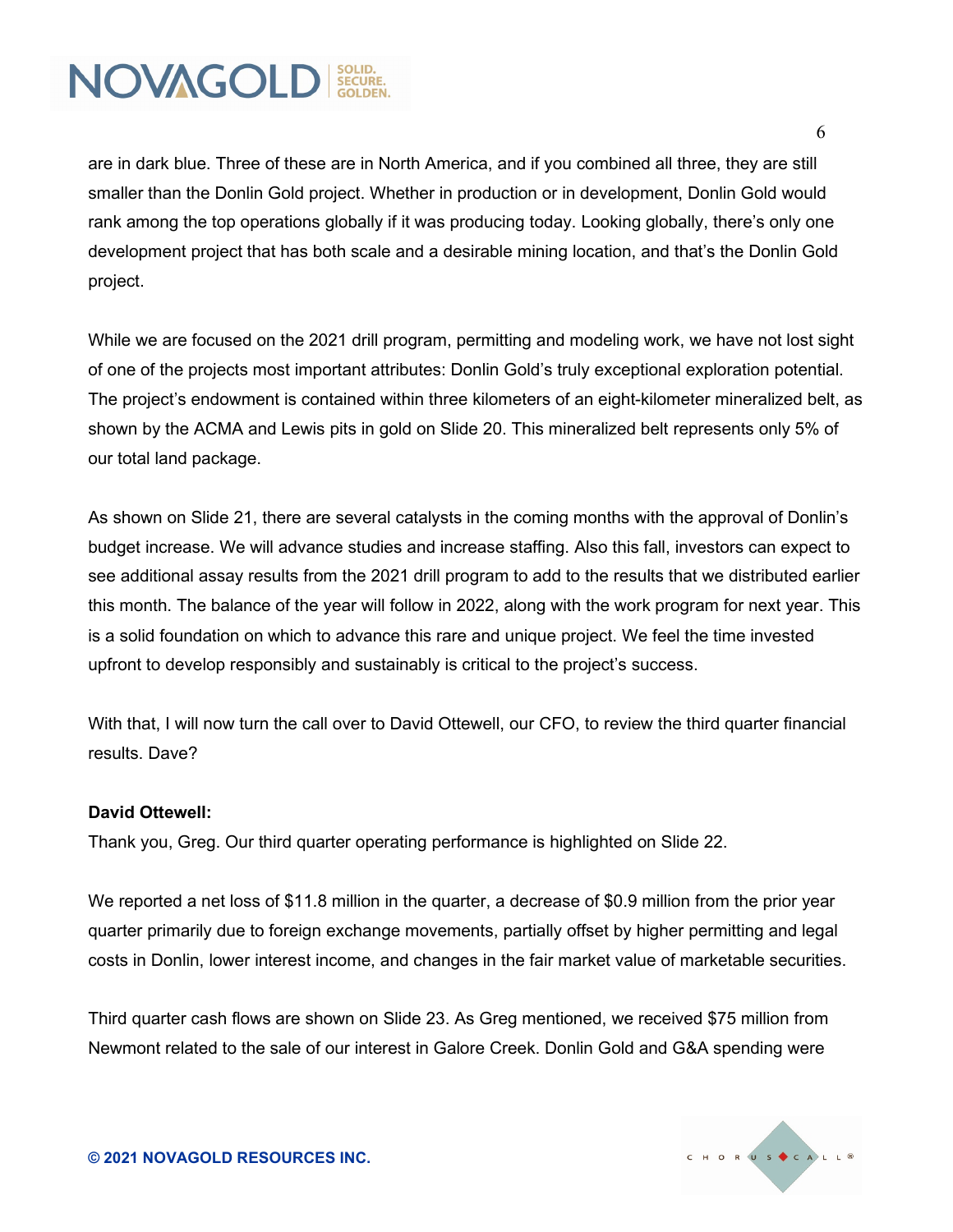consistent with the prior year quarter. Working capital, interest and other was \$1.3 million lower than the prior year quarter, primarily due to lower interest income earned on cash and term deposits.

On Slide 24, we note our robust treasury. We ended the quarter with cash and term deposits of \$173 million. An additional \$25 million is due from Newmont in July 2023. For the full year, we now anticipate spending \$32 million, including \$19 million to fund our share of Donlin and \$13 million for our corporate G&A costs.

I will now turn the call back over to our Chairman, Thomas Kaplan.

#### **Thomas Kaplan:**

Thank you very much, Dave, and thank you very much Greg.

On Slide number 25, we talk about NOVAGOLD as having been a company that keeps its promises and enjoys excellent partnerships. When Greg Lang and I became both the CEO and Chairman respectively of NOVAGOLD 10 years ago this coming quarter, we made certain promises to investors. We promised them that we would become a pure play on what we considered to be the premier gold development project in the world today. Our attitude, which we conveyed to investors, was that in terms of the scale and the quality, the exploration potential, the potential place on the cost curve, the mine life, and ultimately, the existential attribute of jurisdictional safety, rendered the Donlin project simply so much the best-in-class that we would ask the question, unless there's something better, it's actually unique.

To achieve the aim of being able to have a pure play on this extraordinary asset, one which we consider to be potentially the new Nevada, we promised that we would spin out the 100% owned Ambler project, and we did so in 2012 to create NovaCopper, now Trilogy Metals. It's turned out to be an excellent story in and of itself and is in a fine partnership with South32. We also promised that, as part of our program of becoming a pure play, that we would monetize the Galore Creek project. We did this in 2018 with the sale of NOVAGOLD's 50% interest to Newmont for up to \$275 million, as you can see by the fact that our treasury is as robust as it is. The combination of the capital raising, which we did in 2012, and I hasten to add have not had to do since then, to the benefit of our shareholders

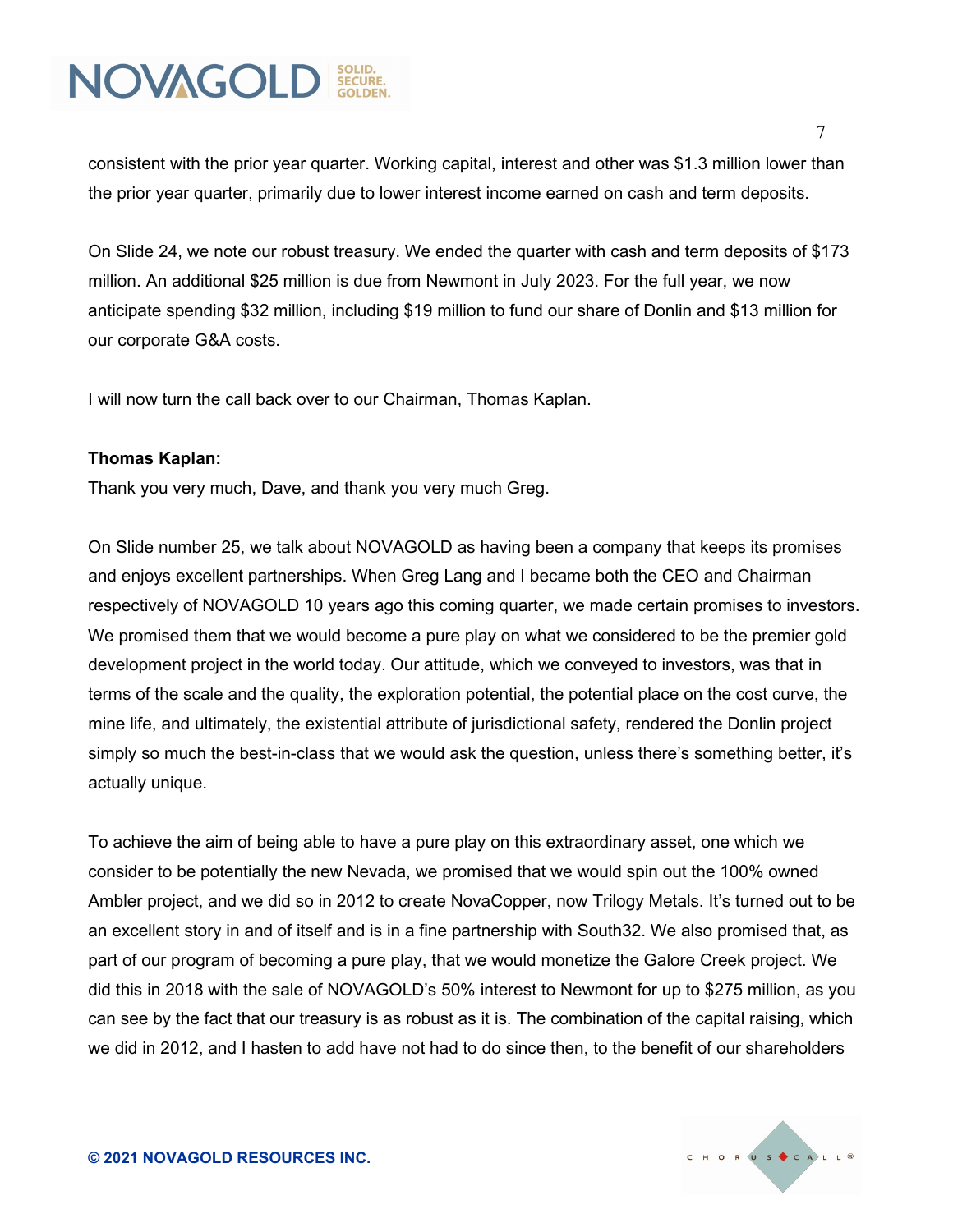not having to have been diluted, and the sale to Newmont, we've kept to our promises and put ourselves in the position where we have one of the strongest balance sheets in this space.

Meanwhile, we also promised that we would be able to take the Donlin project in partnership with Barrick up the value chain. After the 2011 technical report, we commenced permitting in 2012. There were a lot of people who said, this is going to be a challenge. We said, we do not see challenges to our project, and in fact we were able to take this all the way through in 2018 to the receipt of a Record of Decision and our major Federal permits. Along the way, we had successful drill campaigns which continued to show the extraordinary potential of Donlin's geology, and we also received our key State permits.

We've been aligned on project strategy and timeline with Barrick Gold. Barrick is, of course, our equal partner at Donlin. We have a 14-year history of building value together with an unwavering focus on stakeholder wealth creation, technical excellence, environmental stewardship, and social responsibility. We have a constructive and positive relationship with Barrick. We respect their corporate objectives, we respect their financial discipline, and we respect tremendously their focus on geology and excellence. These are not only shared interests but shared values.

The culture of mutual respect between NOVAGOLD, Donlin Gold and the people in remote villages and throughout Alaska is absolutely for us a sacred bond. We have well established partnerships with Native Corporations. We engage with them in activities to enhance employment, scholarship, workforce development, and environment programs in the region. These are resources that need to be developed for the benefit of all stakeholders, and we are absolutely delighted that we are as aligned as we are with everyone from the local communities through to the State and Federal governments.

Onto Slide 26, we are in a bull market in gold. Gold has a tendency to do what you least expect it to do, and what you see with gold is that we are right now within a consolidation period within a long-term uptrend that we think has really only begun. If you look at the price chart on Slide 26, what you will see is an absolutely beautiful example of what a bull market looks like – but put aside the chart for a moment. All of the factors that have given us the feeling and the very strong conviction that gold is going to multiply from here are still there; in fact, they're even stronger. The supply pressures have been extraordinary. If you look at Barrick's own projections, gold production is due to decline for years.

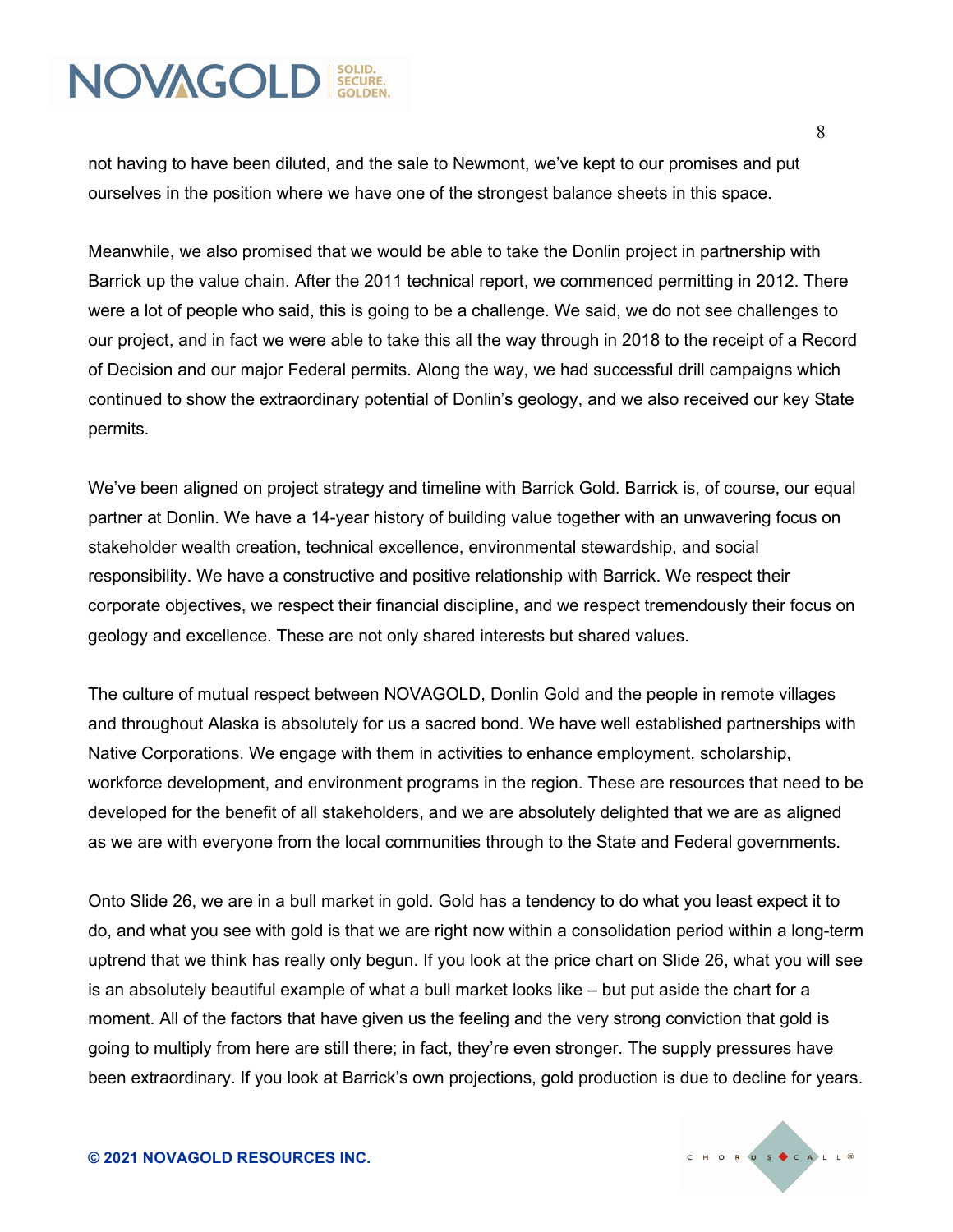The discovery rates have dwindled, the exploration budgets are inadequate, the ore grades continue to fall, production costs as a consequence of those falling grades are rising, the central banks continue to be buyers, not sellers, and last, what in my mind, as someone who has visited 110 countries, give or take one or two, and has been involved in resource development in many of them, the jurisdictional risk is now existential. I think it's fair to say that location-location-location is the name of the game. If you're not in a place where, when you go to sleep at night, you can wake up in the morning knowing that whatever you thought you owned, you still owned, it hasn't been overrun by Al Qaeda-affiliated groups, it hasn't been taken over by resource nationalists, the local communities have not withdrawn their social licence, if you're not in the right place, it doesn't matter what you found, you're not going to be able to keep it. The rule of law is a novelty in most places and as a function of a number of different factors, including the budgetary pressures brought on by COVID and other geopolitical considerations, it's not getting any better, it's only going to get worse. Once again, location-location-location.

Meanwhile in addition to these supply issues, you have the demand drivers, asset diversification. Gold is an historic safe haven asset. It's a currency that can't be printed. If anything, the printing of that currency by those who mint it is in decline. You have gold as something that provides you with inflation protection and deflation protection, and it has a multi-millennial provenance that no other asset class of its kind can provide. Then there's the emerging market demand, all of which is pointing towards higher gold prices.

If we go to Slide 27, you can see that those who are in the know, the Central Banks who are the most keenly aware of how precarious is the monetary stability brought on by currency debasement, they have continued to be net buyers of gold. It's often said that sometimes art is defined by, quote, that which a museum has in its collection. That's a debatable subject, but what I would say is for sure, the fact that Central Banks are buyers is a very, very bullish sign. They are the ultimate insiders. We know that they are not likely to tell us just how bad currency debasement is likely to be, and so by buying gold they are voting with their feet.

The next slide on Slide 28 shows something which really does point to the excitement that we have about Donlin, because it really does meet all the challenges that the industry is facing. There really are very few large gold projects that are poised for development, even with the increased exploration spending in the last decade. Let's not forget this: if a Donlin were discovered today, or a large gold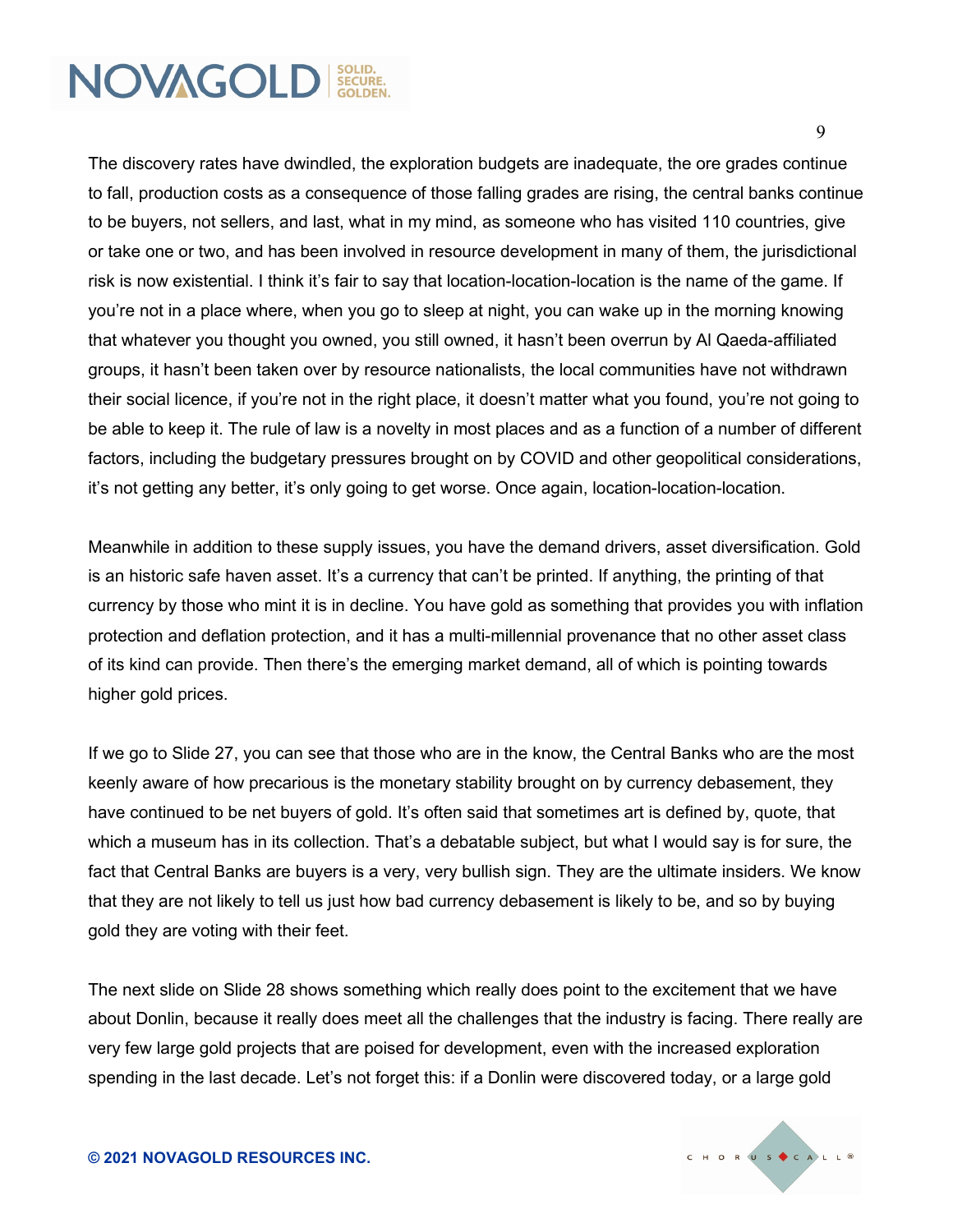deposit anywhere were discovered today, the likelihood of it being turned from a prospect all the way through the value chain of exploration, of studies, of permitting, of construction, you're talking now on average a couple of decades. With gold production in decline, with discoveries fewer and far between, the horse has already left the barn. What counts now are those things which are big and high quality. When you look at Donlin, what you see is absolutely the answer to that call.

Existing mines are being depleted. Their grades are declining. Few discoveries are there to replace them. Reserve growth between 2010 and 2019 averaged 52.7% mainly as a result of major acquisitions. The top 19 gold producing companies' reserves have decreased an average of six years between 2010 and 2019. Over the last decade, growth stories were abandoned in favour of maximizing returns from existing operations. Current gold exploration budgets are 55% below peak levels. We understand this. The gold companies engaged in quite a lot of capital destruction primarily because of the sub-par nature of the assets that they were developing, but the industry depends on grassroots and early-stage exploration for significant discoveries if it's actually going to survive as relevant.

Over the past 10 years, only 29 major new deposits have been identified, containing 208 million ounces of gold, which represents only 8% of the gold discovered over the past 30 years. No major discoveries have been made in the past four years. Between location-location-location and ownership, possession being nine-tenths of the law, this is really where the story is.

If you go to the next slide, you then superimpose onto the industry's challenges what I have long held to be the gating factor for whether one wants to have an investment in a mining asset at all, and that is jurisdictional safety. Once again, for those of you who know me, you know that, as they say, I made my bones in places like Bolivia, South Africa, Zimbabwe, Congo. I was instrumental in the sale of Kibali to Barrick. I am not unfamiliar with jurisdiction. I'm a historian by background, I understand cycles. Those cycles took me away from the developing markets for a very simple reason: I truly believe that the name of the game has changed from seeking out assets that give you great leverage to an underlying theme, to seeking out those assets which give you great leverage to an underlying theme in a jurisdiction that will allow you to keep the fruits of the leverage.

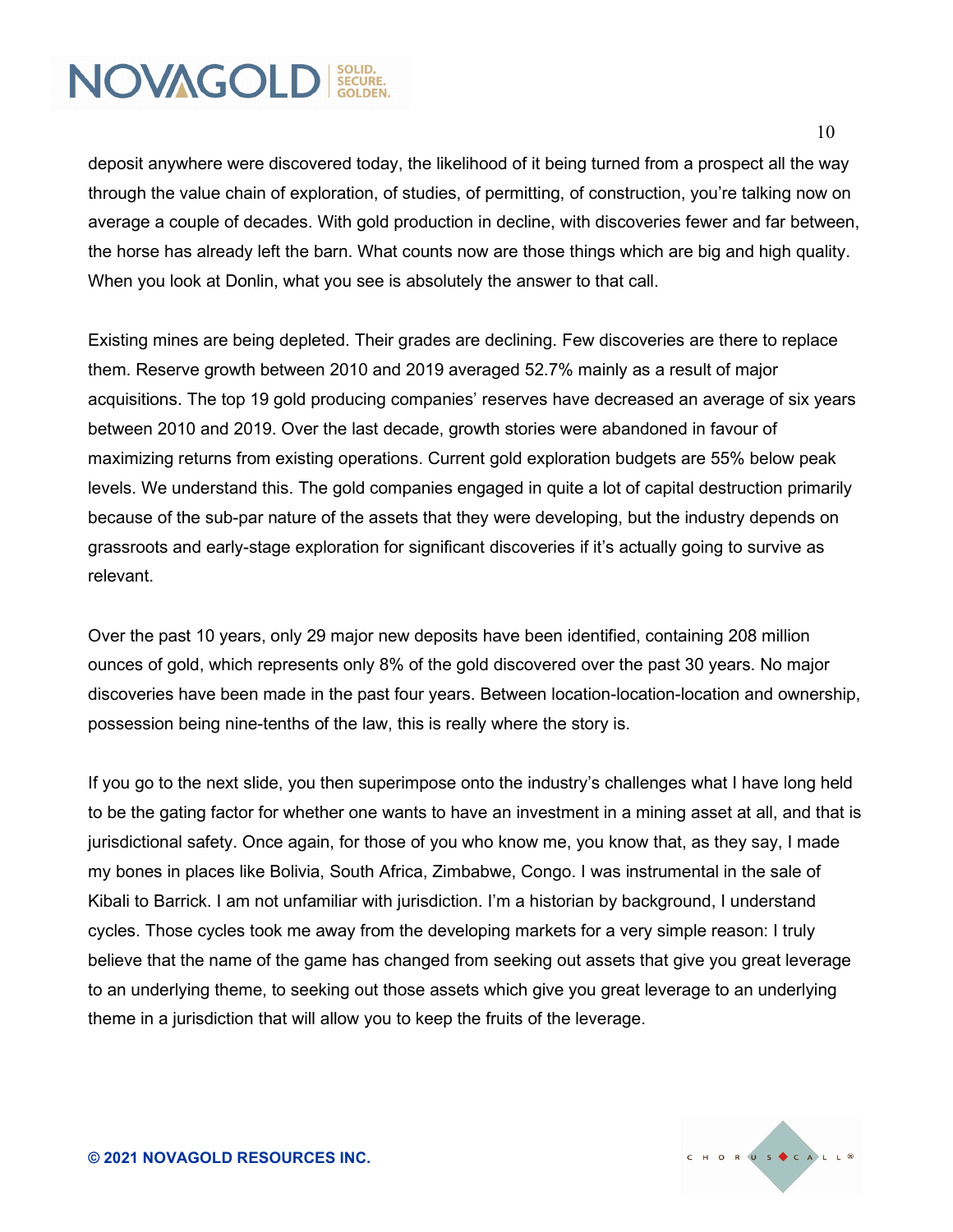Resource nationalism is rising. Budget deficits in the developing world are rising. The idea that one would be able to keep what you thought you had is akin to an eighth marriage - it's the victory of hope over experience. Simply put, it's not going to happen. Not all ounces are the same.

Look at these charts, and what you can see is that the best and highest rated ounces are those where you know that you're going to have certainty of ownership and ultimately, as a shareholder, certainty of transaction.

On Page 30, a lot of questions as to what is the ultimate objective for gold. My long-term target has been \$3,000 to \$5,000 - that was before the financial crisis of 2008-09 when gold had a \$600 handle. That was before the uncharted waters that we're in with regard to COVID and modern monetary theory, which I referred to in our annual report as modern monetary theology. My target is still \$3,000 to \$5,000 simply because I do believe it can go significantly higher than that, but it's still go to get there. On its way, so there's no reason for me to stretch credulity.

If you look at some of the very interesting work done by Incrementum, which we highlight on Slide 30, you will notice that their probability-weighted peak is \$4,800-ish. I think they're going to prove to be right. By the way, it's a very interesting report which they pulled out. I learned a few things.

Now, if you go to the next slide, if you believe as I do that gold is in a multi-decade bull market, then you can see the leverage that Donlin Gold provides to our shareholders. We take this up to \$2,500 gold - I don't believe \$2,500 will be a real number, but what you can see from the increase to Donlin Gold's NPV at NPV 5 and also NPV zero, is absolutely extraordinary leverage. Now, if you ask what we would be doing with NPV zero, that is where I believe most certainly greenfield projects with great exploration potential in North America are going to yield as we believe that, for reasons which Greg highlighted, the exploration potential at Donlin is second-to-none in North America. It's very clear to us that the blue sky associated with that, combined with the jurisdictional safety, is going to take the valuation matrices back to the lowest end of the range in terms of zero percent discount rates, because that's where we were before the Go Where the Gold Is mantra took hold in the 1990s when Newmont went to Yanacocha. That's what started the whole frontier spirit of the space.

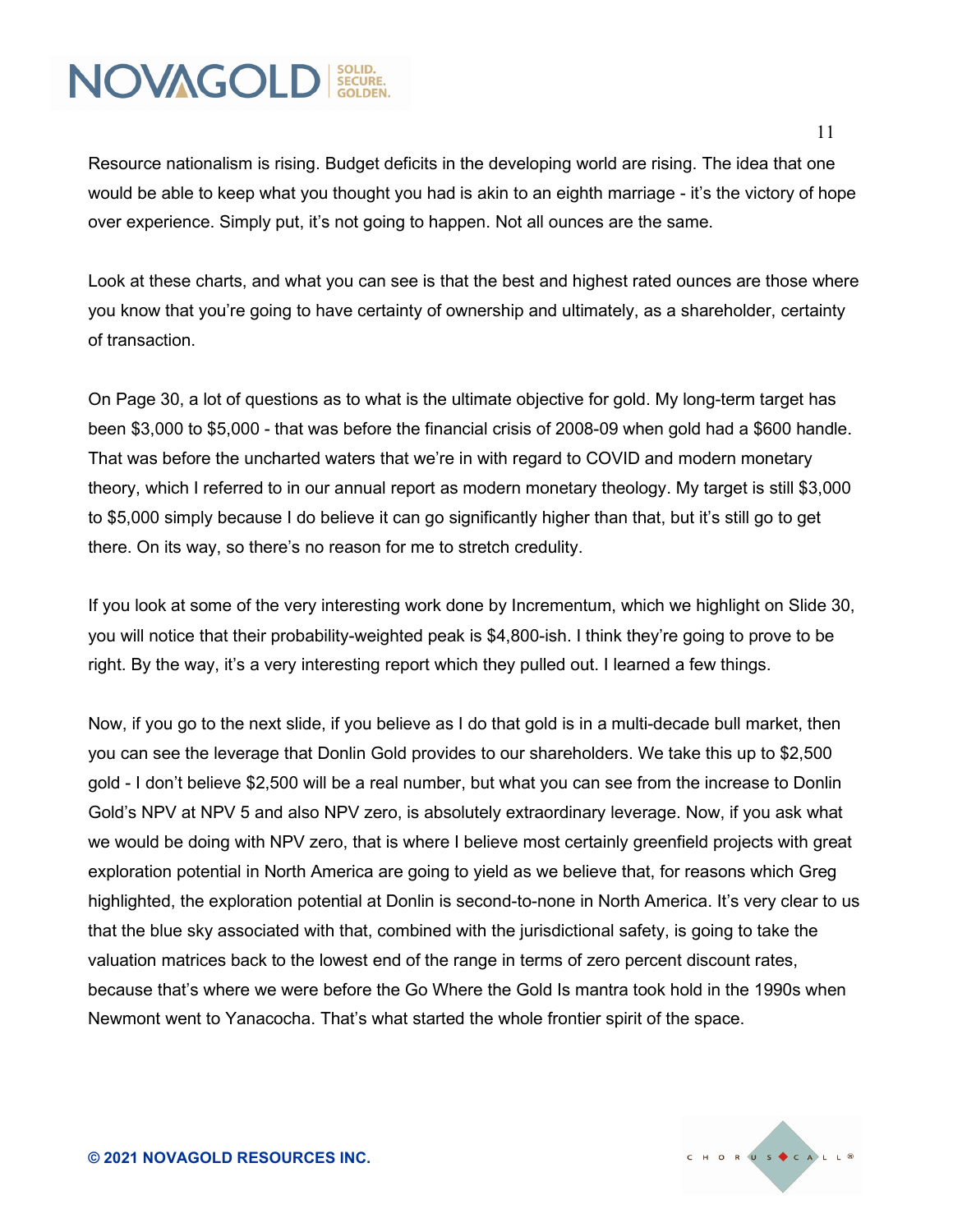I think it's poetic, unfortunate, but poetic that yesterday Peru, the home of Yanacocha, after having put the kibosh on the Minas Conga project of Newmont and Buenaventura, the owners of Yanacocha, pretty much said that Tia Maria is a no-go for Southern Peru copper. The country that started that whole frontier spirit has now gone socialist, but the truth is so have a lot of others.

Again, if you're in the right location, you will get the maximum fruits of the leverage that you seek from a gold bull market. Our preferred play, and if we didn't think that was the case, we'd sell it and pivot to something else, is Donlin because it has all the attributes that we're looking for.

On Slide 32, what you see is that we have a very strong coterie of those who feel very similarly to ourselves. Not only is Electrum, which is my family-owned business in which we also enjoy the support of several sovereign wealth funds, the largest shareholder in the company, but we're followed by Fidelity, Paulson, BlackRock, the Saudi Public Investment Fund, Van Eck, First Eagle, EXOR, Vanguard, Kopernik. This is all very, very smart money. They know that they're looking at the world the way that we are, and when they look at that, they see that NOVAGOLD is a must-own asset if you want to get octane in the space and get full value to leverage in North America.

I should say as well, we are extremely grateful to their fidelity - no pun intended, although let's mark that especially, but we are extremely grateful to the shareholders who have been with us for so long, not just Fidelity - John Paulson and BlackRock, and new shareholders who have joined us, like the Saudi Investment Fund. The people of First Eagle made NOVAGOLD their first development story in their portfolio - that was a huge, huge vote of confidence, as well as EXOR, the Agnelli family's vehicle adding us to their portfolio. We are grateful to all of you.

Once again, to wrap up on Slide 33, Donlin Gold is the definition of a Tier-One asset, but more than that, it's a Tier-One asset in a Tier-One jurisdiction. We don't have to explain what it's like to be working in Alaska because it really is considered to be one of the finest jurisdictions in the world today. But let's summarize the attributes that in the aggregate we consider make Donlin, for the benefit of our shareholders as well as those of Barrick, a unique story.

It starts with 39 million ounces of gold contained in the measured and indicated resource category. The grade at 2.25 grams is more than double the world average for a large-scale open pit. The

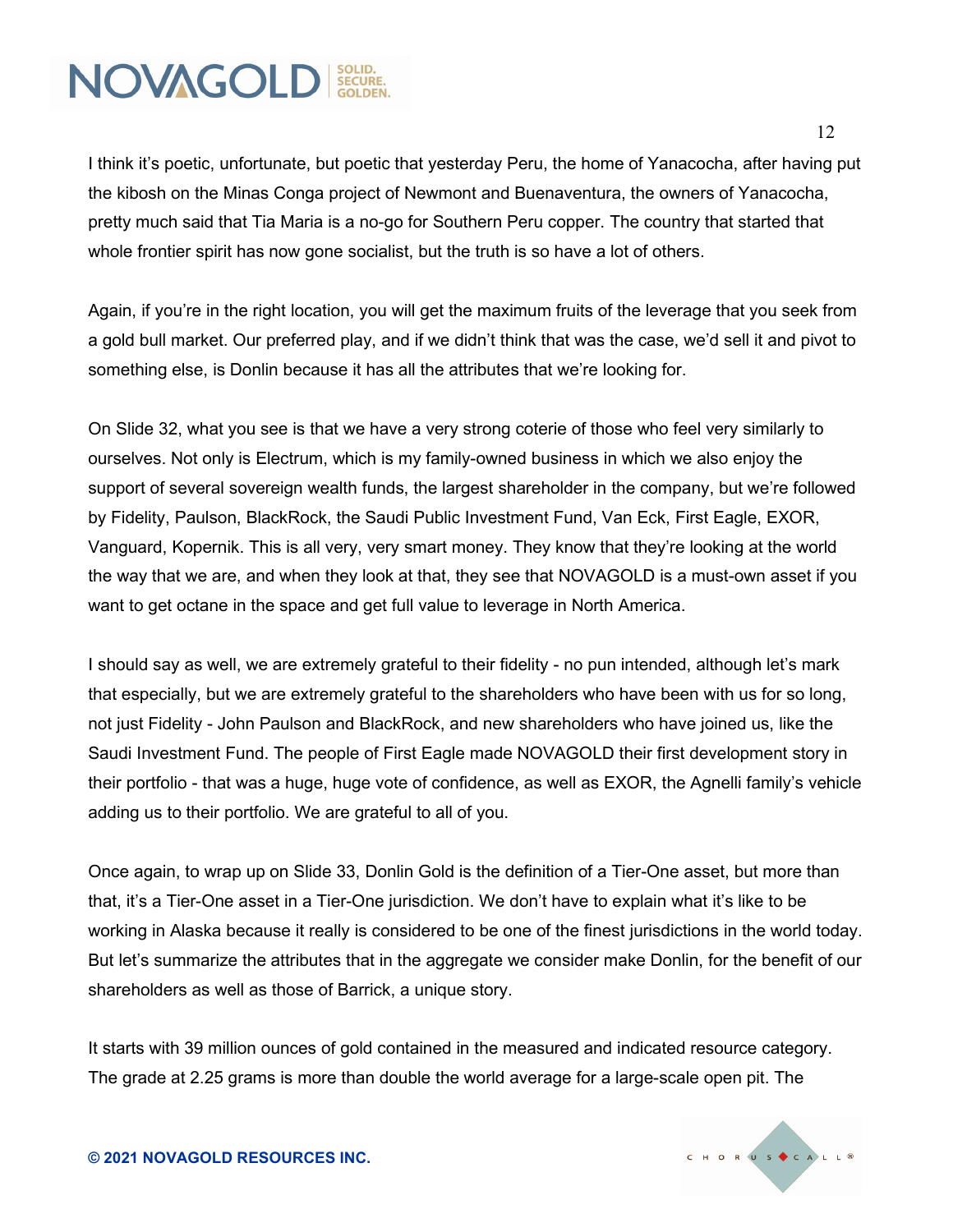

exploration potential - well, those existing resources are contained within three kilometers of an eightkilometer mineralized trend which itself is located on less than 5% of Donlin Gold's land position. Alaska, as I mentioned, is a premier mining jurisdiction with respect for socially and environmentally responsible mine development. Our partnerships are time tested both with our Native Corporation allies as well as our 50% joint venture owner, Barrick Gold.

The leverage speaks for itself. Our balance sheet with almost—well, over \$170 million as of August 31<sup>st</sup>, and another \$25 million due in 2023 from Newmont and no short-term debt, this is something we can boast about. We've got our key permits. The management and the Board have a successful track record of building and operating mines, and lastly once again, we have strong time-tested support from premier institutional investors who share our vision for building, one day when the time is right, the premier gold asset in the world today.

Thank you. I turn the chair back to the floor. Thank you.

#### **Greg Lang:**

Thank you, Operator. We will now open the line for questions.

#### **Operator:**

Thank you. We will now begin the question-and-answer session.

Our first question is from Lucas Pipes with B. Riley Securities. Please go ahead.

#### **Matt Key:**

Hi, good morning, everyone. This is actually Matt Key asking the question for Lucas today.

In your prepared comments, you provided some excellent color on the gold markets and the various drivers. Given the excellent supply-demand dynamics at play, the price action today feels extremely puzzling. We also have inflation read-ins pointing to structural issues while nominal rates have continued to lag. I would think this would be an ideal environment where gold can make new highs, and I was wondering if you could kind of square this, about why is gold price lagging the excellent fundamentals?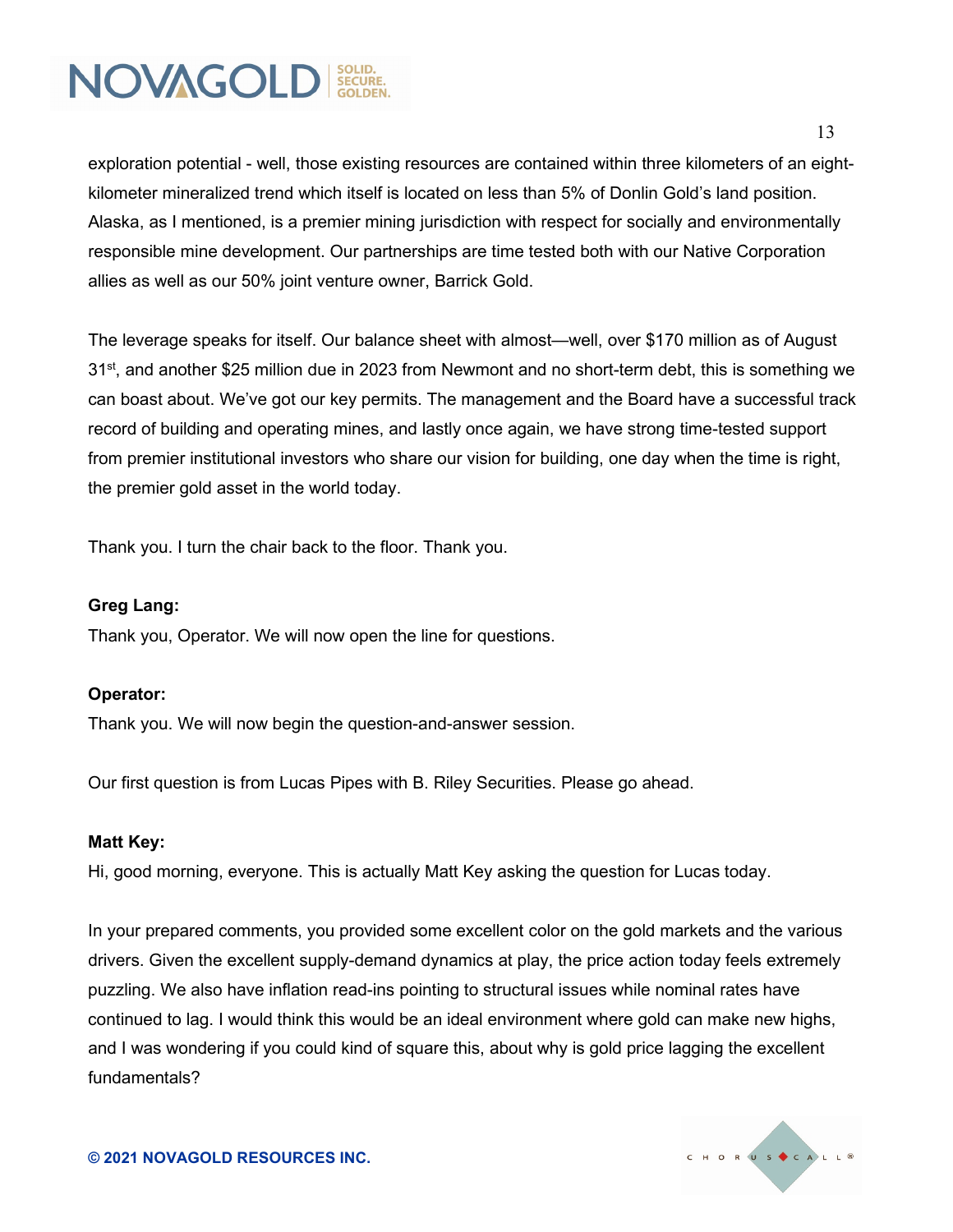#### **Thomas Kaplan:**

Well first of all, as I actually began the presentation, it's the nature of gold that it will befuddle you. It will do what you least expect it to do. The good news is that one day, I do believe that we'll wake up and see gold up \$50, \$75 or \$100, probably on no news. When the financial crisis came in '08 - '09, gold was \$600, \$700, and people were saying, this is such an incredible environment for gold, why can't it go up, why doesn't it go up? Well, one day it started to go up and reached a peak of almost \$1,900. That's the way gold behaves. It makes sure to wash everyone out at the bottom. It is absolutely classic. What you are seeing today is a correction within what we look to be a new wave of the gold bull market. The first wave took us from the early 2000s to that \$1,900 peak, we then had a correction down to the \$1,050, \$1,100 mark, we then had that next leg which we expect to be a 10 year leg, take us to the \$2,000 area. We are within a correction. The next time it goes through \$2,000, it is my belief - it's a forward-looking statement - that it will slice right through it, and those who sold at the bottom will be paralyzed lest they find themselves in a situation that they're scared that they will see another correction and get washed out.

The time to buy gold, the time to buy any currency and commodity, I would add, but gold is a currency, is when you have pessimism, when you are questioning the underlying fundamentals of your thesis. For all the reasons that I highlighted, the supply pressures, the demand pressures, all the fundamentals are there for gold when it's ready, and that could be at any moment, to begin the next leg of this long wave bull market, and I believe that that will take us to the \$3,000 to \$5,000 range.

I'm not saying this because I'm playing to my audience or talking my book. I act according to the way I feel, and my view is that the place to be is with gold and silver, and that's the way we've positioned ourselves. I have the freedom to be able to invest in any asset class I want, but when it comes to wealth preservation and also wealth creation, I believe that the great story of the coming years are the precious metals and that what we're seeing now is absolutely consistent with that overall view.

#### **Matt Key:**

Got it, thank you. That's very helpful. Just one more from me. I was wondering if you guys could remind us about the timing of the updated feasibility study. Do you see this as more of a new document or a continuation and update of the prior feasibility study, and what are some of the

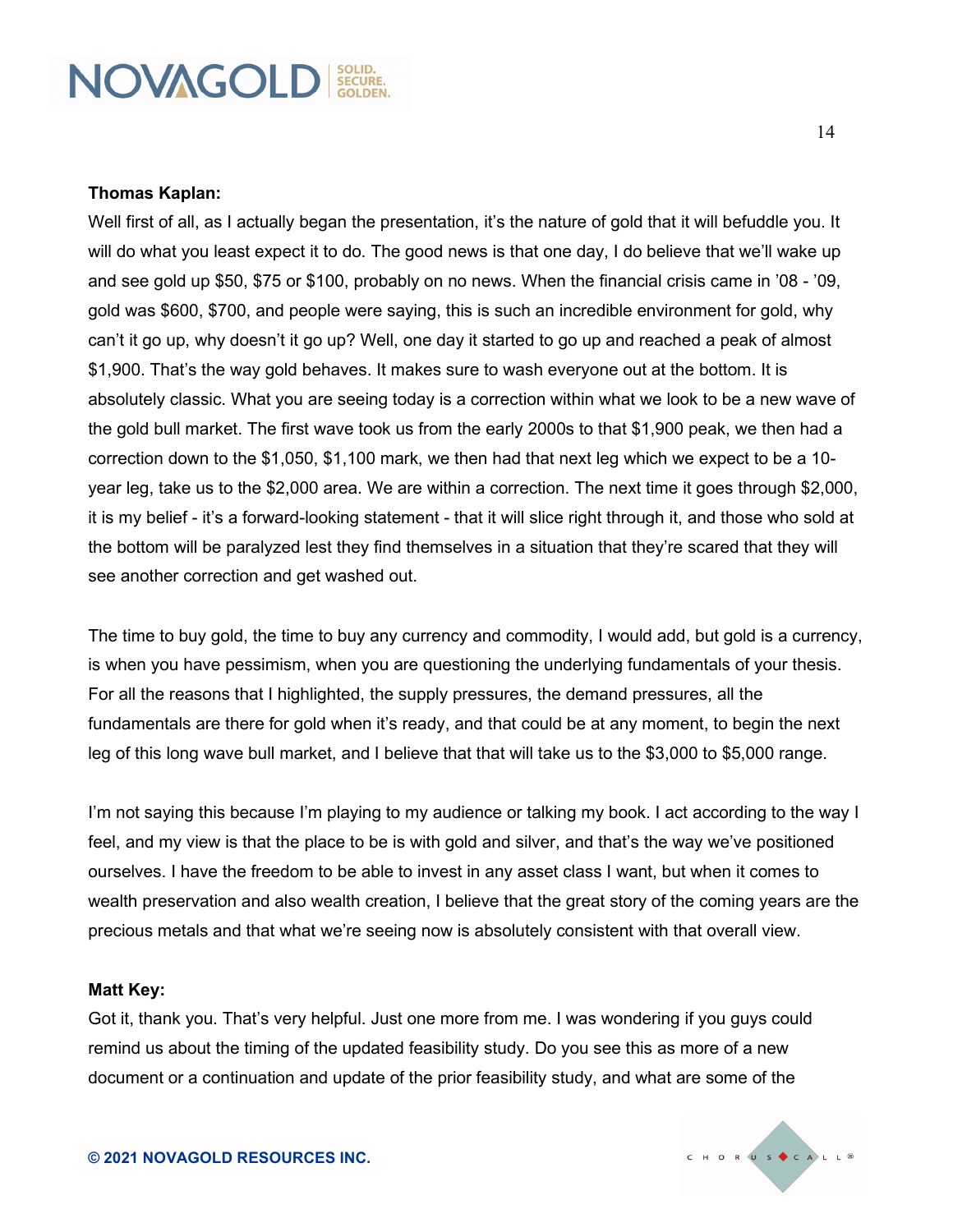

fundamental—what are some of the aspects of this new document that you're fundamentally rethinking as you kind of draft the new study?

Thank you.

#### **Greg Lang:**

Sure, I'm happy to speak to that. You know, we approved additional funding to advance the project at our last Board meeting, and I think a little bit of context would be helpful for that.

At Donlin, our focus for many years has been twofold. We keep a lean staff at Donlin, so we've had robust community relations teams and permitting staff. In recent years with our drilling, we've largely relied on the expertise of the owner companies, primarily Barrick as we don't have any geologists, and now that we're advancing the project, one of the first things we need to do is gear up our staffing levels. We have—so we're going to be adding geologists, engineers, and so on, and just laying the foundation for when the owners ultimately make a decision to go forward. I think that's something we'll be not in a position to comment on today, but we'll be guiding that as we develop our work programs for the new year.

#### **Matt Key:**

Got it, very helpful. Thanks for taking my questions, and best of luck moving forward.

#### **Greg Lang:**

Thank you.

#### **Thomas Kaplan:**

Thank you. Please give our best to Lucas.

#### **Matt Key:**

I will do that.

#### **Operator:**

Our next question is from Trevor Turnbull with Scotiabank. Please go ahead.

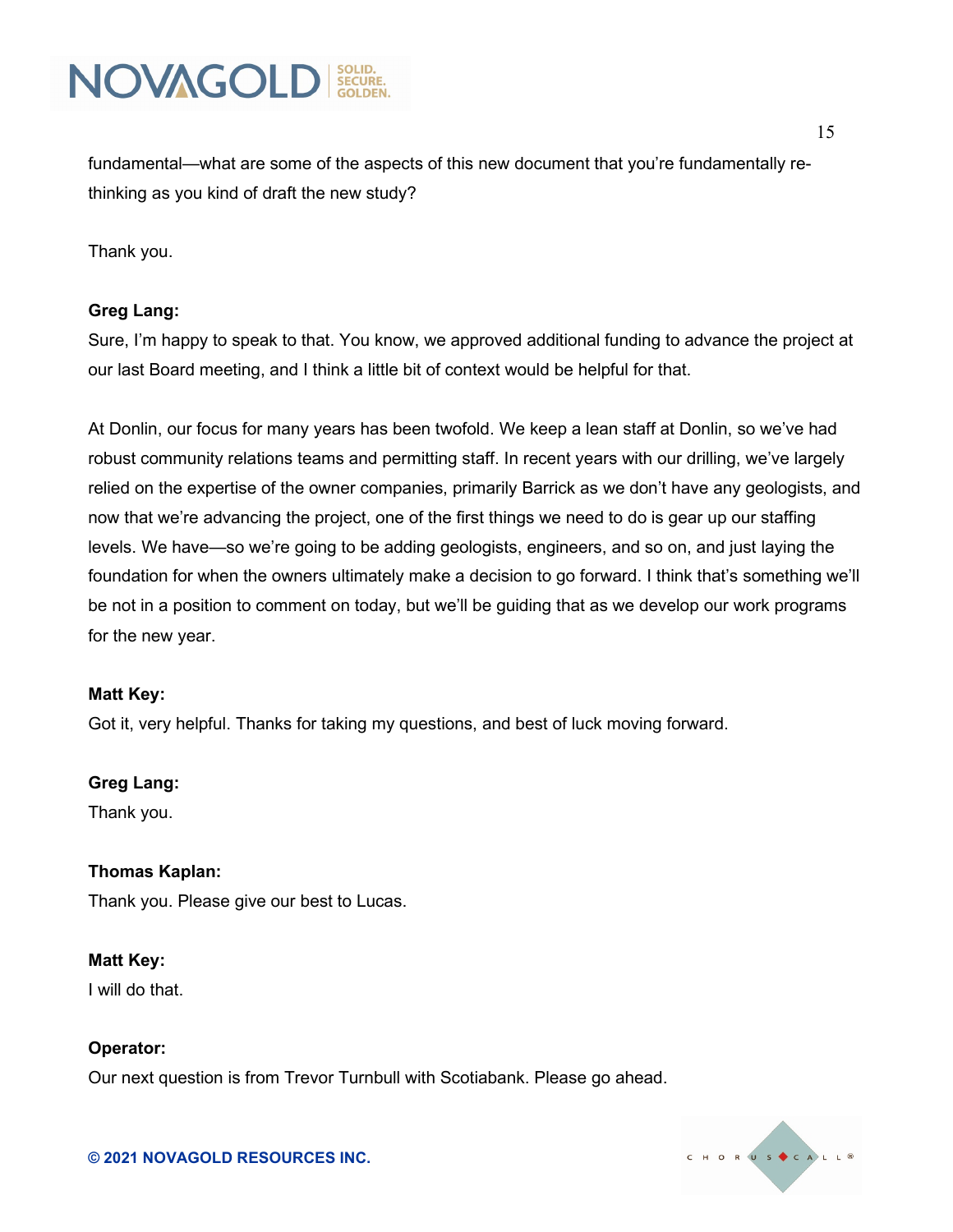#### **Trevor Turnbull:**

Yes, thank you. Greg, I just wanted to follow up also on the potential to do a new study. Obviously, you're going to be looking at a number of aspects to the project in terms of the scale and things of that nature, and obviously incorporate all the new geologic information into your modeling and how that may impact the mine—again, scale and mine scheduling.

But one of the other things that has really seemed to have changed very rapidly in the last couple years, and certainly since the timing of the last study, is the emphasis on ESG, and it's not something that you've at all neglected in terms of your focus, but at the same time companies are becoming very, very focused on minimizing their footprints and their impacts. I just wondered what types of ESG things might you be focusing on in the new feasibility study in terms of how investors are definitely focusing on that more than, say, they were 10 years ago when the study was originally conceived.

#### **Greg Lang:**

Okay, well Trevor, let me break that down into a couple pieces for you, and thank you - I appreciate that you recognize that community involvement has been—that's been key for the Donlin Project for over 20 years and I think it's—and will continue to be key to our future.

Yes, I think we're very fortunate that we share those values with our partner, Barrick, and Donlin frankly benefits a lot from the work that they've already done. Some of the work that Barrick has talked about, from climate change initiatives and other aspects of minimizing the environmental impact of the mine, we're very mindful of that and we'll certainly incorporate it into the project that we ultimately decide to take forward.

#### **Trevor Turnbull:**

Yes, I just—I was wondering, you've already looked at different forms of energy in terms of the power, and I think that probably equates well with some of the ESG initiatives. The scale of the project obviously involves a lot of other environmental aspects, one of which is water management. I wondered, is that something that you're looking at as well in terms of ways to perhaps have less water to deal with over the course of the mine? Are there things that you can do in terms of the design that would address that, or is that unfortunately just an artifact of the size of the operation?

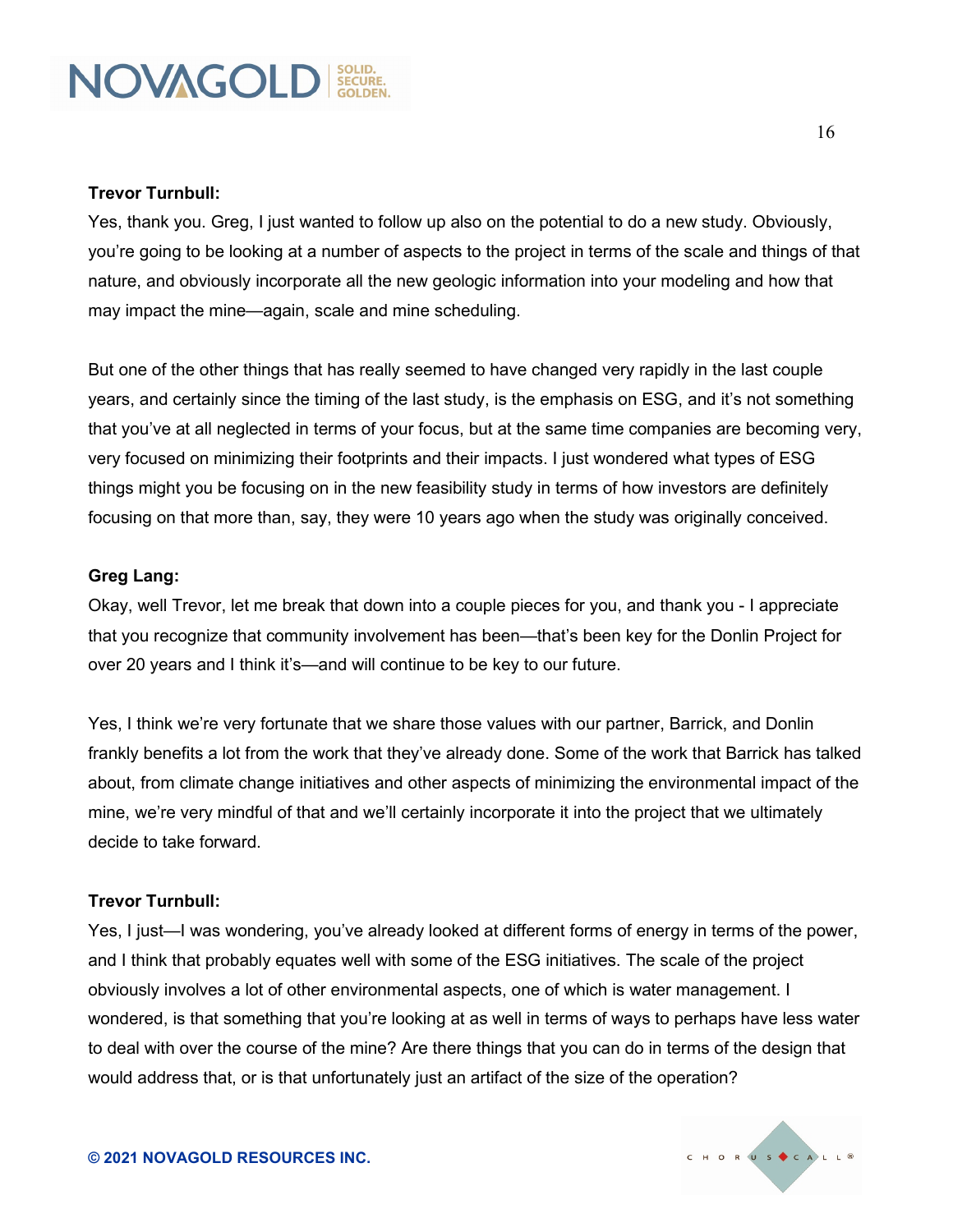#### **Greg Lang:**

No, I think, Trevor, water management, air quality, all aspects of the project are being reviewed really as we speak. I think particularly where this has been a benefit to us is Barrick comes into the project now with new people, a new set of eyes, and we've just really gone back through every aspect of the project - water management, tailing deposition, air quality management, mercury management, so every aspect of the project we've been steadily working our way through it to make sure that we are incorporating the best available technology and the learnings of our partner. We're obviously not an operating company, so that's an area that we appreciate having people that are pretty well versed in these things on the other side of the table.

#### **Trevor Turnbull:**

Yes, and I guess that's the benefit too of time, is that we've seen so many new technologies emerge and efficiencies in new technologies emerge since the last time this was done, so that there's a lot more to avail yourselves of than before.

Certainly, look forward to seeing when you make the decisions on the study and what it brings forth. Thank you.

#### **Greg Lang:**

Thank you, Trevor.

#### **Operator:**

Our next question is from John Tumazos with John Tumazos Very Independent Research. Please go ahead.

#### **John Tumazos:**

Thank you and congratulations on all the progress.

**© 2021 NOVAGOLD RESOURCES INC.**

As we get closer and closer to the project actually being permitted and ready to break ground, financing I guess is closer. Five, seven, eight years ago when I would write a report on Barrick, I would just make a simple assumption that you sold Barrick 25% of the 50%, and that paid for the rest of your

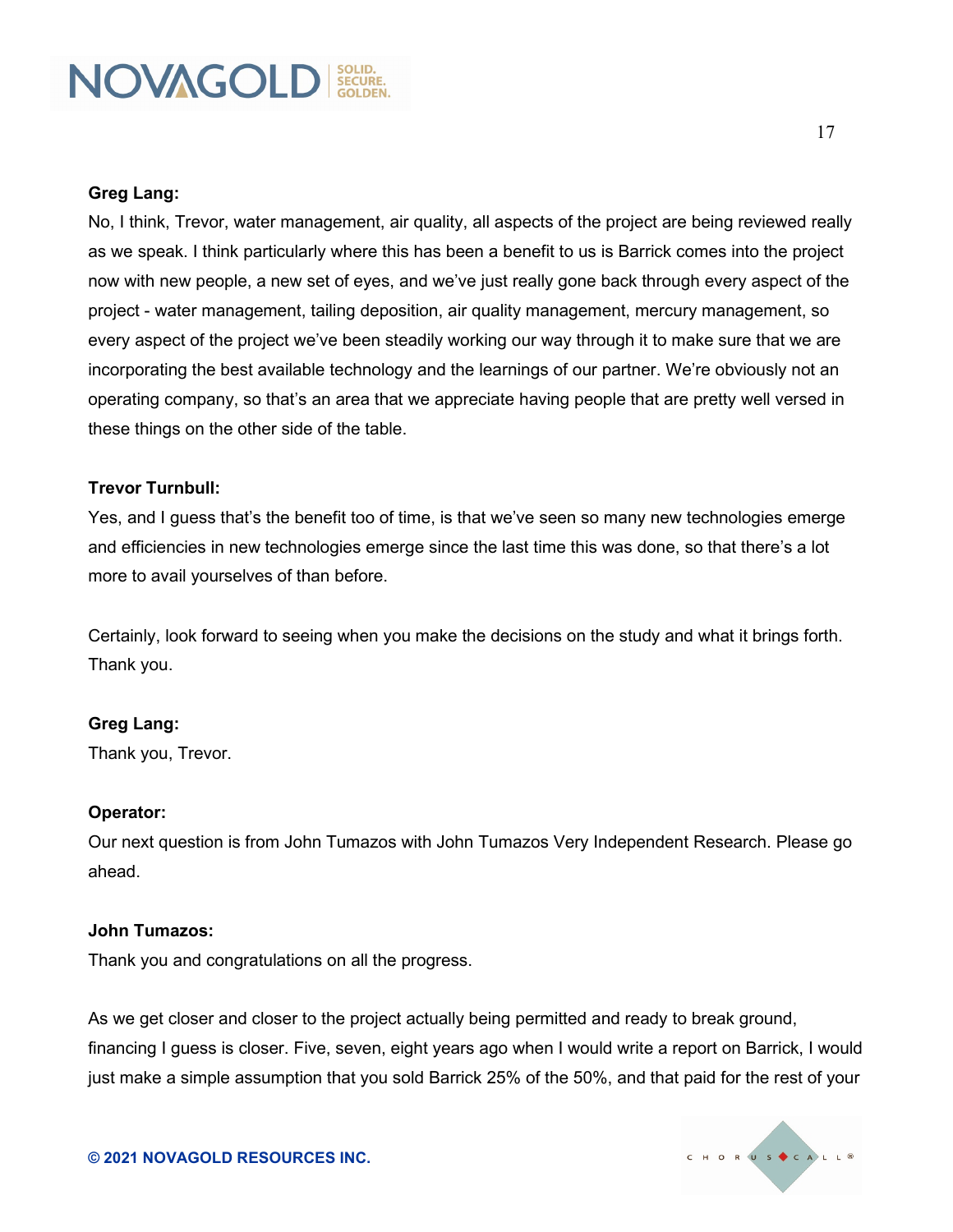

obligations, and you essentially had 25% of the project free, but you're actually in a better place now holding as much cash as you hold. Thinking of all the different ways you might finance your share of the project consumption—project capital, selling a few ownership points, selling a revenue royalty, selling a stream, selling equity, project debt in the JV or direct debt, could you rank which way you think you—which of those you like better or rule out any of those you wouldn't consider as we try to build out a financial model?

#### **Greg Lang:**

Yes, that's an interesting and somewhat philosophical question, so I think I will lateral that one to our Chairman.

#### **Thomas Kaplan:**

Thank you very much, John. I'm not saying this to flatter you, but I love the question because it allows me to be able to expand a little bit philosophically, and I think that's extremely important.

We have no intention of selling one percentage point, or any fraction thereof, of the project, and this should come as a great relief to our shareholders, not that anyone who has ever met me, I think, thinks that we would ever have done otherwise. If it's advantageous to look at other kinds of royalties and streaming, we'll look at it; but I find that that's probably not the area or the road that we would go down, because if you're really a bull market participant, you want to be able to have uncapped and full exposure to the bull market.

Now remember, we've got a few attributes that most mining assets don't have which will assist us in the financing. First of all, it has a mine life already of decades, and we believe that the resource is much, much bigger than what has already been identified. We can see it. Put aside the fact that it's an entire property package in which only 5% has really been scratched, and on that 5% we already have 35, 45 million ounces depending on how you want to look at it. We can see just in the immediate vicinity and to depth the potential to add tens of millions of more ounces. We see that. We're not talking about the rest of the eight kilometers of strike.

But mine life gives you advantages in being able to finance that are very different. If you've got an asset of a few million ounces, which is actually—as you well know, that's pretty meaningful in today's

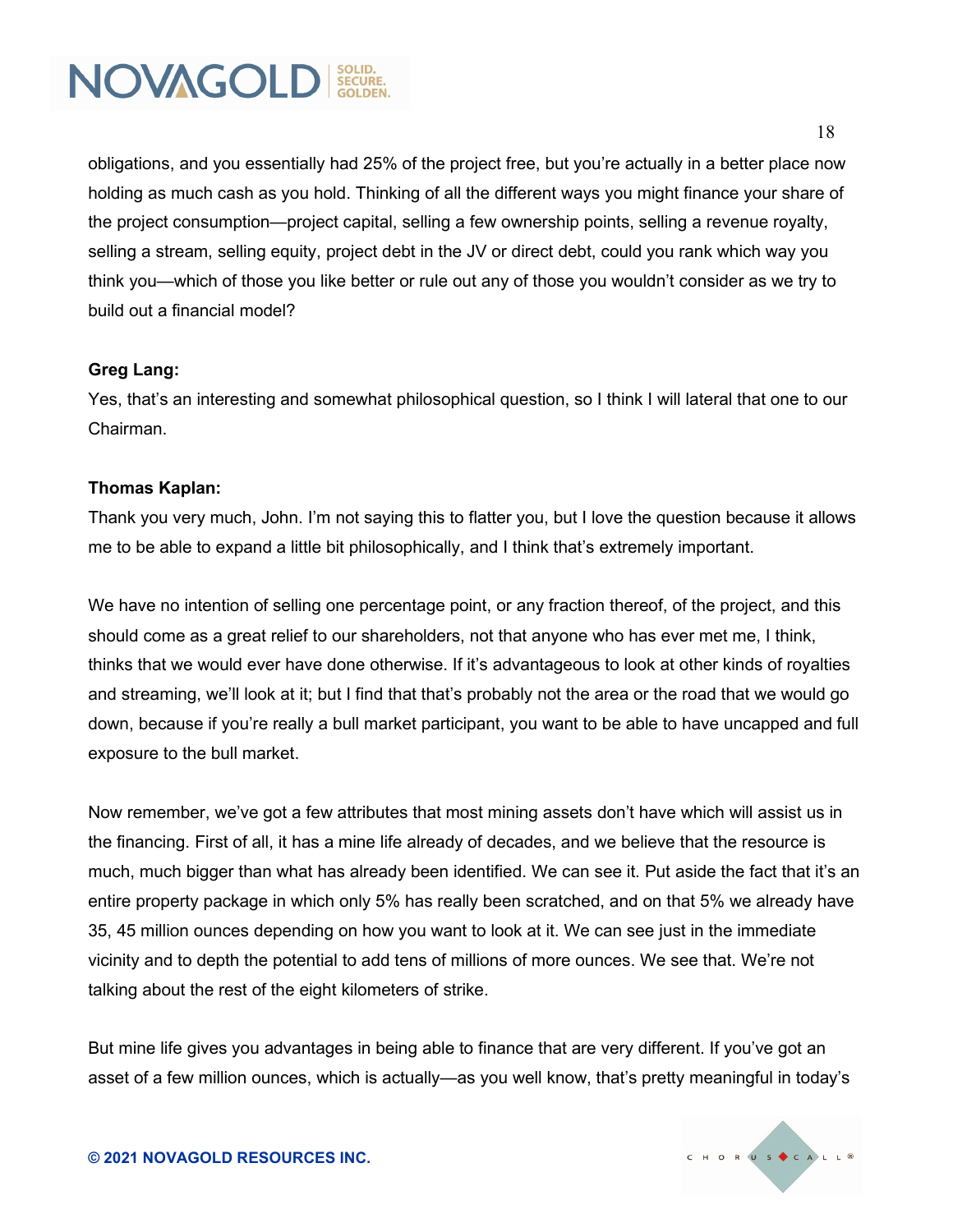

market, we won't look at it because it's too small. But if you've got an asset of X-millions of ounces with a mine life of 9, 10, 12 years, that's not bad, that's normal. We're talking about something that could be producing potentially a million ounces a year for decades. There's not very much out there that's like that. The only comparable that we've been able to find is the Sukhoi Log project of Polyus in Siberia, and not surprisingly it's on the other side of the Bering Strait from where we are. But again, it's in Russia, and I have no doubt that if gold is engaged in a bull market and there's economic turbulence in Russia, that gold would be declared to be a strategic asset and that's the end of that. I think that in most jurisdictions, gold will be considered to be a strategic asset and nationalized.

But if you've got an asset that can go on for decades, why not project finance it? Why not say, you know what? It's not a 9-, 10-, 12-year story, we can get project financing for it. We financed a project in Mexico, the Electrum Group, and we got 70-80% project financing, and that's without having had Barrick as a Tier-One partner. If we project finance it, then you can say to yourself, well, who's interested in that kind of thing?

The Electrum Group is my family's holding company. All we do is mining. The only outside partners that we have are sovereign wealth funds from Abu Dhabi, Kuwait, and as a large shareholder in NOVAGOLD as you've noticed, the Public Investment Fund of Saudi Arabia. In many respects, I consider this my home region, and it's not for economic purposes, it's for a lot of other reasons of longstanding relationships. Suffice to say that the interest in Donlin, and I can tell you the sovereign wealth funds have been out there to visit it, so they know this asset extremely well, when the time comes to finance this asset, we have a lot of friends, and not just those that we already are in business with and who have known us and who have seen us fulfill all our promises. But we have a lot of people who would love to be able to participate in the financing of the premier gold mine in the premier jurisdiction, and so I don't think that we need to look at any mechanisms that would require us having to, in any way, dilute our stake in the asset.

Also, there's another factor here…

#### **John Tumazos:**

In today's market, what do you think would be the interest rate for a project done on Donlin, or a range?

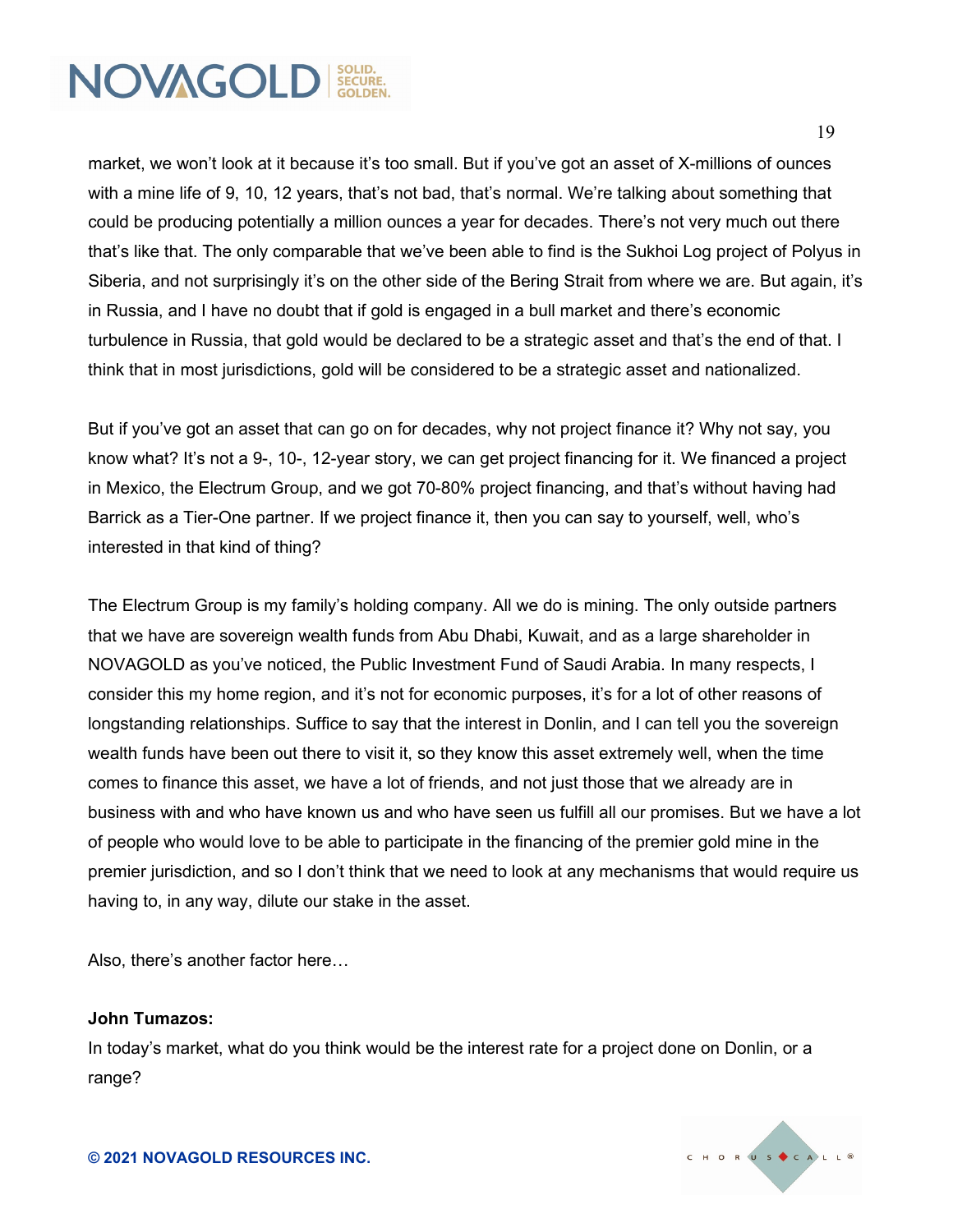#### **Thomas Kaplan:**

Truthfully, if I have conviction on something, I think it's pretty clear, I'm pretty passionate about it. I don't know the answer to that question because it's a little bit too early. Once we're done with the feasibility study and if we see that the price of gold is right, and very importantly our share price is right, then the shareholders of Barrick and of NOVAGOLD will look at moving forward.

We've always considered that at a certain point, the shares become more valuable than the gold itself, and we think that's the case here. I'm not avoiding the question, I'm just not simply—I don't want to be flippant with you, but I do believe very strongly that we've already identified those who would love to put significant capital to work in financing at least our share of the project when the time comes. When Barrick is ready to move, we'll be ready to move. When we're both ready to move, there are a number of partners who want to participate in the gold space.

But John, there's one other aspect to this that you're going to appreciate, and why we would never sell a share. We're not neophytes to the mining industry. If you believe, as we do, that Donlin is an asset in its attributes, including the jurisdictional part, is extraordinary to the point of being unique, the last thing that you want to do is to dilute the 50% interest. The 50% interest we have with Barrick is absolutely pari-passu. They do not have one single right more than we do. Now, the importance of that is that it keeps everybody honest, but if you're a shareholder of the company and you know damn well that there is going to be a lot of M&A interest in half of what we think could be the new Nevada, you want to make sure that you preserve the absolute integrity of the value proposition. There is no mining company in the world which would find itself in any way feeling diminished or compromised by having a 50/50 joint venture relationship with Barrick. 51:49, it changes the dynamic. I'd love to buy more percentage points from Barrick, but I have zero doubt that we will be able to come up with our part of the money, and my job is to make sure that we do that with minimal dilution to the shareholders.

If you look back at the last 10 years, I think that you'll see we've kept every promise. I have massive conviction about our ability to fulfill that. If gold prices are higher, you're going to see all kinds of dislocation in the developing world. All the focus will be on safe jurisdictions, and you're seeing that, by the way, within the last week.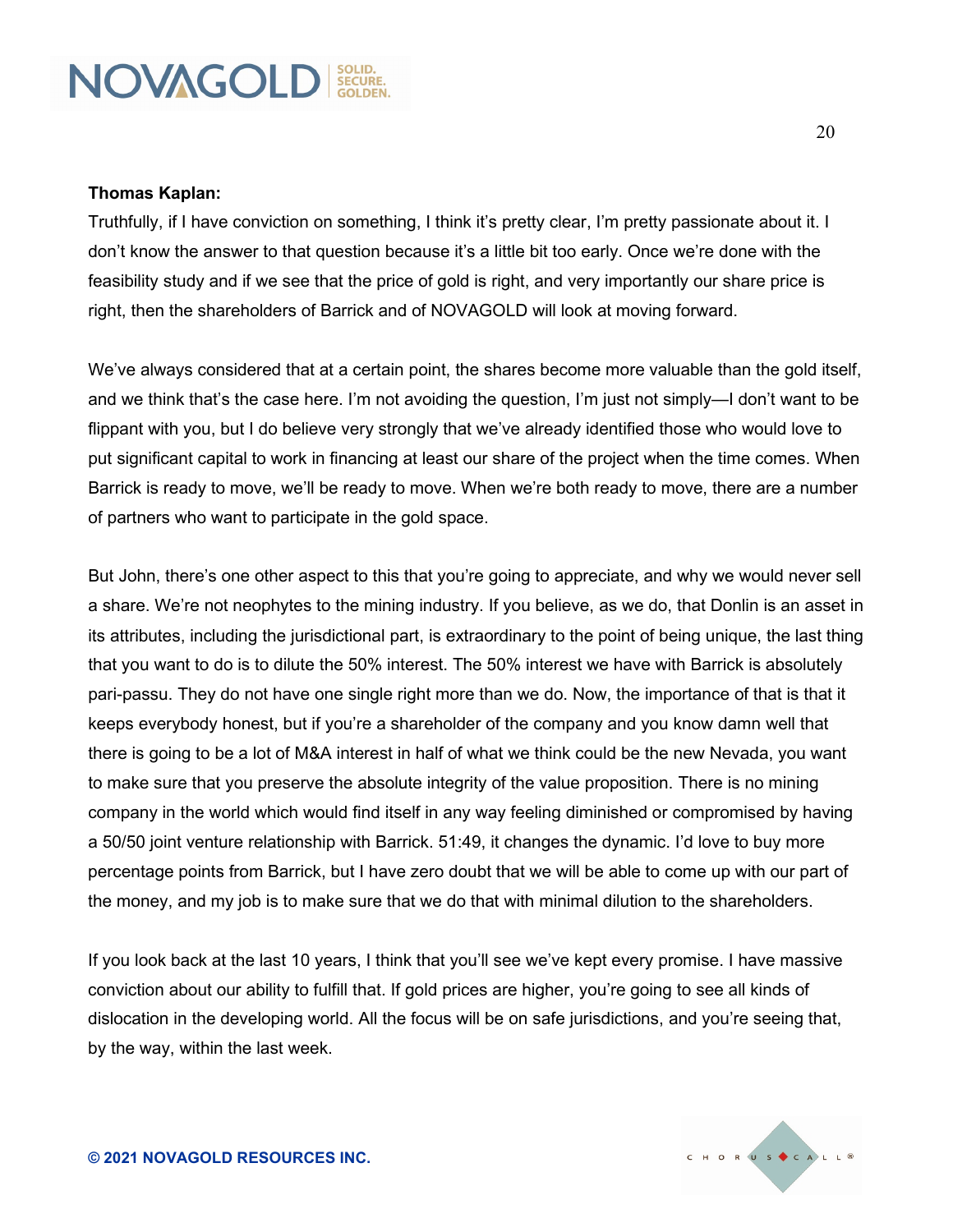To us, Donlin is catnip. It's a pure play on the best exploration and development story in a safe jurisdiction. You can't ask for more than that. But having that 50:50 means that anyone else, should they ever want to step into our shoes, they will know that they are not in any way subordinate to anybody, and as you can imagine, there will come a time when big premia will be paid for Tier-One premium assets, and we want to do everything that we can to ensure that we've done nothing to diminish that prospect.

Does that sound to right to you? I'm perfectly happy to continue, because I'm actually grateful that you asked the question because I think it's important to know that we're very confident in our ability to finance when the price is right that we want to go ahead, and our strategy will be to minimize the dilution. My personal belief is that by the time we're really looking at financing, the price of NOVAGOLD will have multiplied. I think the share price of Barrick hopefully will be doing well. But we've got what people need - a pure play on a great asset, giving us leverage in a place where you can keep it, and I don't think there's any lack of financing for that. As a consequence, I think we'll be able to finance on favourable terms, but also with really, really great investors. That's also important. We will not have to scramble. We'll be making a few telephone calls and I think you'd see a consortium for project financing emerge rather quickly.

#### **John Tumazos:**

So, a company called SilverCrest with a small but very low-cost project in Mexico raised about \$100 million to build their project a few months ago around 10%, including fees. If we were to sort of work on the assumption, say, you're bigger and you got better friends, and your project were 8%, then we would be looking at the rate of return in the feasibility study at the assumed gold price that's often conservative, so then from a risk standpoint should we be comparing, say, something like an 8% cost of debt to a mid-teens rate of return and just hoping that the construction doesn't blow its brains out and miss the CapEx and OpEx by more than 10% or 20%?

#### **Thomas Kaplan:**

I believe that we'll be able to do better than that.

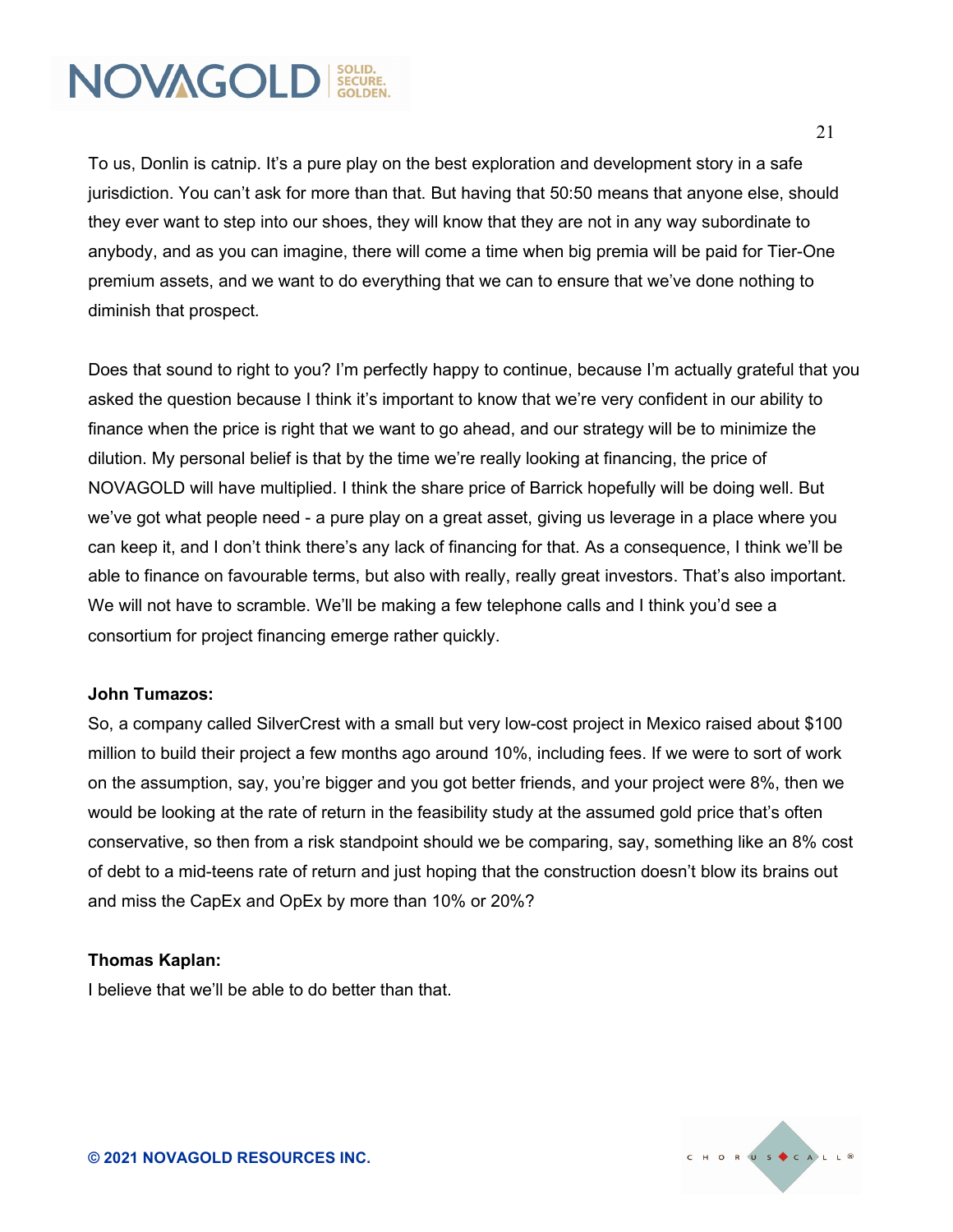

#### **John Tumazos:**

Excuse me - I think in term of building financial models and just trying to simulate returns. Excuse me for being very boring with these mundane questions.

#### **Thomas Kaplan:**

Well, no, they're not mundane. When the time is right, they will be the key questions. We're a little bit far away from that, so I would just ask your indulgence in letting us play this out a little bit longer, but I'm significantly more sanguine about what the cost of capital would be if we're dealing with the scenarios that we anticipate for wanting to go forward - higher gold prices, higher equity prices.

You know, we have a strategy. We've never, never taken the attitude, we want to build at any price. I've never understood that model and, candidly, those who build at the lower end of the range in the gold market I think are missing the point. Sometimes people will say, well, you risk not capturing the move, if gold moves up before you're in production, but that's not actually true. That's true in some industries, it's not actually true in the precious metals certainly, and also in some of the base metals. If you've got a long life mine, you can dramatically reduce your cost of capital, debt as well as equity, if you're willing to sell forward a little percentage of the story. You can't do that with a short life mine, but a long life mine with huge exploration potential, you know as well as I do, if you're willing to sell forward a little bit of gold, then you'll get a much lower cost of capital.

Now game that out. Would I be willing to sell forward gold at these levels? No, but I also wouldn't want to build at these levels. If I'm a gold bull and all my shareholders share our belief that what we want is the optionality to a higher gold price, once we've reached the point where there's been a construction decision and we can go into the financing mode, from that point on the gold price, even before we go into construction, becomes extremely important because as part of the financing, if we sell forward some gold at, let's just say \$2,000, whatever, it changes the entire model that you're working on, because right now you're working on a theoretical model of the gold price, everyone has to. But if I'm telling you, wait a minute - let's have this discussion, I'm not saying that this is a discussion that we're having now, but I'm just using reason and logic. If we sold forward some gold at \$2,200, the \$1,200 benchmark for a project rate of return is actually no longer applicable. It's a moot point because you have to factor in that which was sold at a higher level.

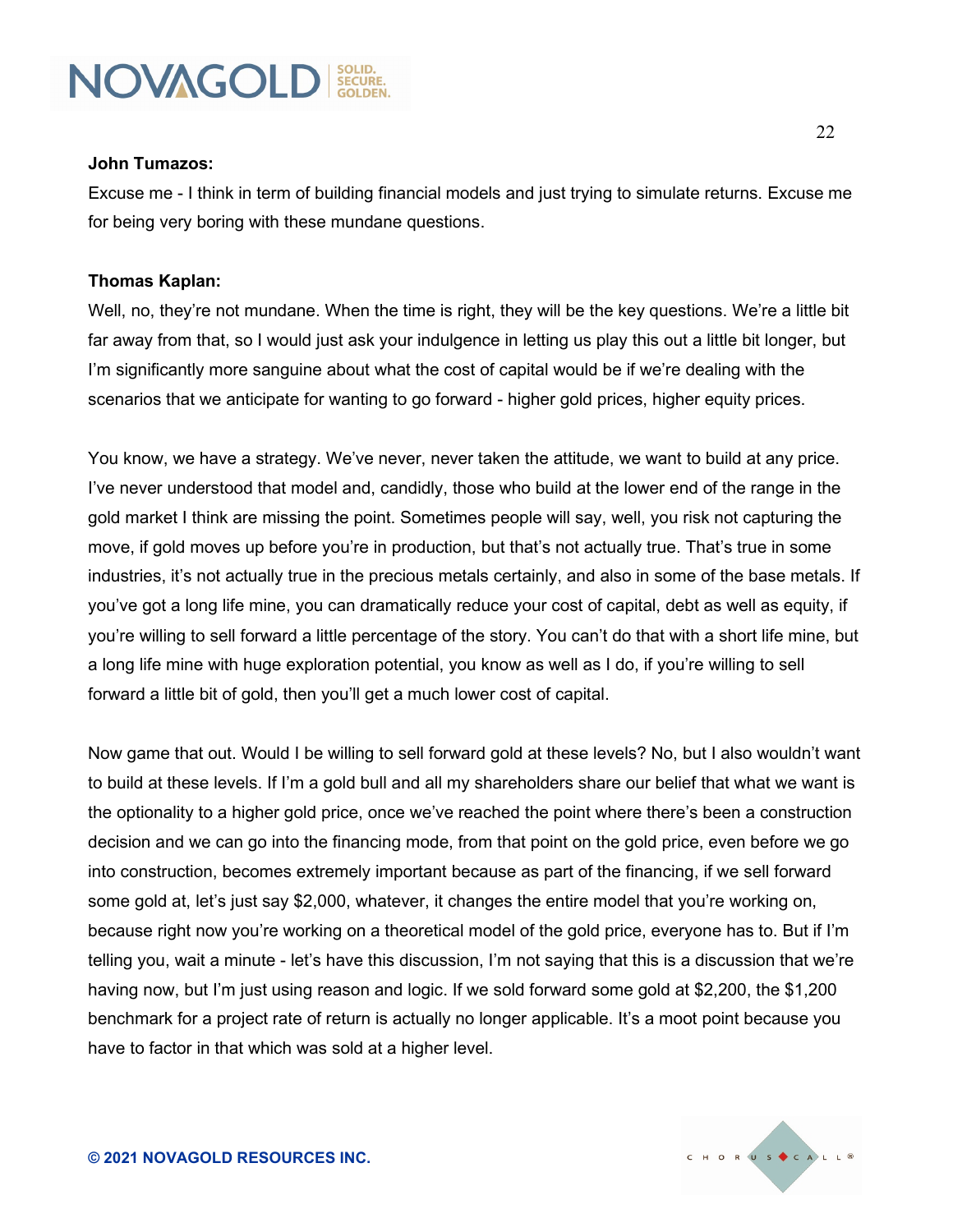Now, let me make this extremely clear - we may not choose to sell forward at all. We may be in a position, which is I think very likely, that when gold prices are higher, our equity will be in the \$20s, the \$30s, what have you, and we'll be able to do our equity component of a highly in-demand piece of paper for project financing. But, if we add selling forward a few percentage points of gold for X-period of time with the ability to buy it back, and all of the bells and whistles that you can see, the cost of capital, the cost of the interest rate, goes down dramatically.

Our attitude is whatever we can do to mitigate share dilution, we should do because we're not dealing with a short mine life, we're dealing with something that is already measured in decades and could be measured for many, many, many more decades, so it's incumbent upon us to treat the shares as even more valuable than the metals, but just bear with us. The good news is we've got the kind of asset that can allow us to have this kind of open conversation with people such are yourself, and I'm perfectly willing - so is Greg - if you've got ideas like you're doing now, please. One of the best attributes of having smart shareholders is that you're not only—when you meet them, you're not only telling them what you're doing, you're saying, is there anything that you think we can be doing better, and certainly we've got a lot of smart financial talent behind some of the largest shareholdings in the Company.

Feel free to reach out at any time and share ideas. We're nothing if not open-minded. So long as it's going to give the highest return to shareholders and we're not doing anything to diminish the value of the asset so that it can achieve the best valuation, if it is the object of an M&A story, then we're doing the right thing for shareholders. I think over the last 10 years, I hope you would agree that every promise we've ever made, we've fulfilled, and we haven't cut any corners along the way to do that.

#### **John Tumazos:**

Thank you.

#### **Thomas Kaplan:**

Thank you, John, and thank you for the questions. I'm grateful in truth, and no - we didn't set this up!

#### **Operator:**

Our next question is from David Lasensky, a private investor. Please go ahead.